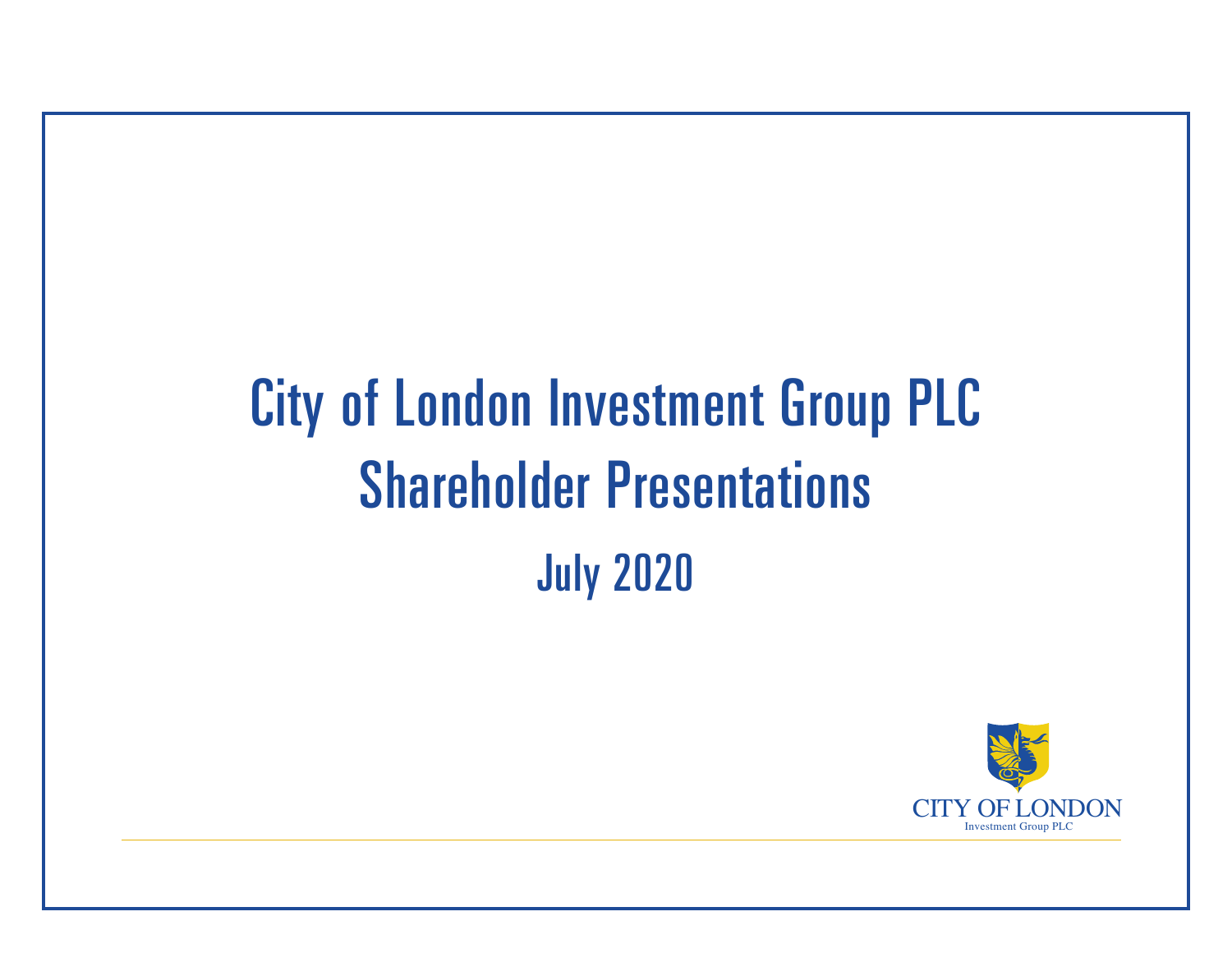## **Table of Contents**

#### **CLIG**  $\begin{array}{c} \hline \end{array}$

### **CLIM**

 $\blacktriangleright$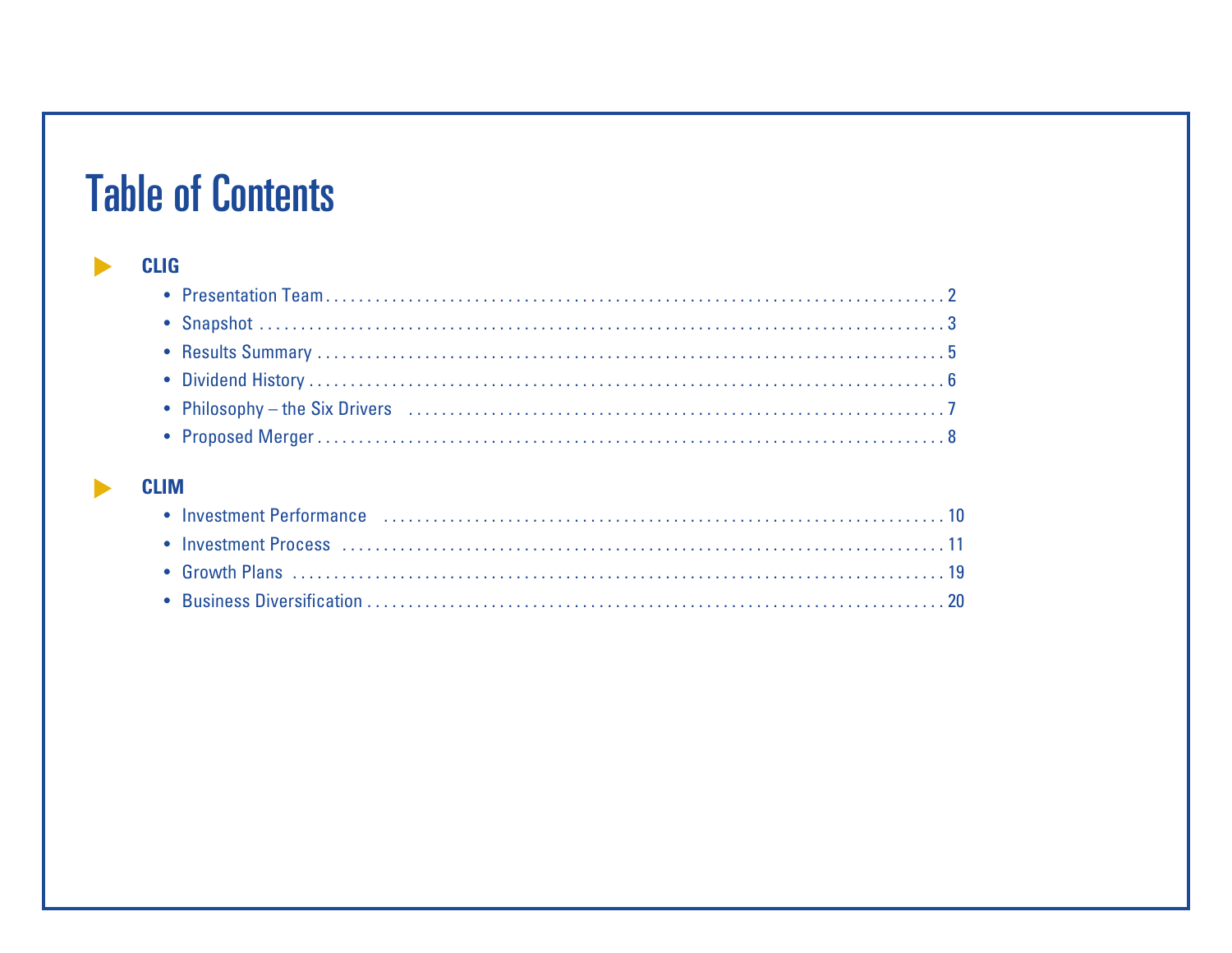### Presentation Team



### **Thomas Griffith, Chief Executive Officer**

Tom was the Deputy Chief Executive Officer and COO of the firm before becoming the CEO in March 2019. Prior to joining City of London Group in 2000, Tom held various positions in the institutional client division of The Vanguard Group including roles as both a Client Relationship Manager and a Marketing Executive. In 1986 he obtained a bachelor's degree in Corporate Finance and Investment Management from the University of Alabama.



### **Mark Dwyer, Chief Investment Officer**

Mark was the EM CEF CIO of the firm before becoming Group CIO in March 2019. He re-joined City of London in May 2012 and has over twenty years investment experience. Prior to re-joining the Group, Mark spent eight years with Banco Commercial Portuguese as a Director in the Asset Management department. Mark initially joined City of London in 1995 and was a Portfolio Manager based in the UK, followed by the US office. He established City of London's Singapore Office in 2000 where he spent two years. He holds a BA in economics and is a CFA Charterholder.



### **Carlos Yuste, Head of Business Development**

Carlos is the Head of Business Development based in the Philadelphia office. Carlos rejoined CLIM in 2018, after pursuing other interests in the asset management field. Carlos originally joined CLIM in 2000, and was responsible for Business Development until 2015. Between 1994 and 1998 he worked as a Project Officer at the International Development Research Centre, which specializes in emerging markets research. He holds an MBA (Finance) from the Schulich School of Business, York University, an MA in Political Economy from Carleton University, and a Bachelor of Social Sciences from the University of Ottawa.



### **Deepranjan Agrawal, Head of Finance**

Deep is the Head of Finance based in our London office. Deep joined the firm in January 2020 after spending over sixteen years with Deloitte and recently three years with RSM in their audit practice within the asset management industry. Deep has a wealth of relevant knowledge having served a range of audit clients in the asset management industry including large and small investment managers, Investment Trusts and UK authorised funds. Deep completed his Master of Commerce degree from the University of Pune, India and is a Chartered Accountant.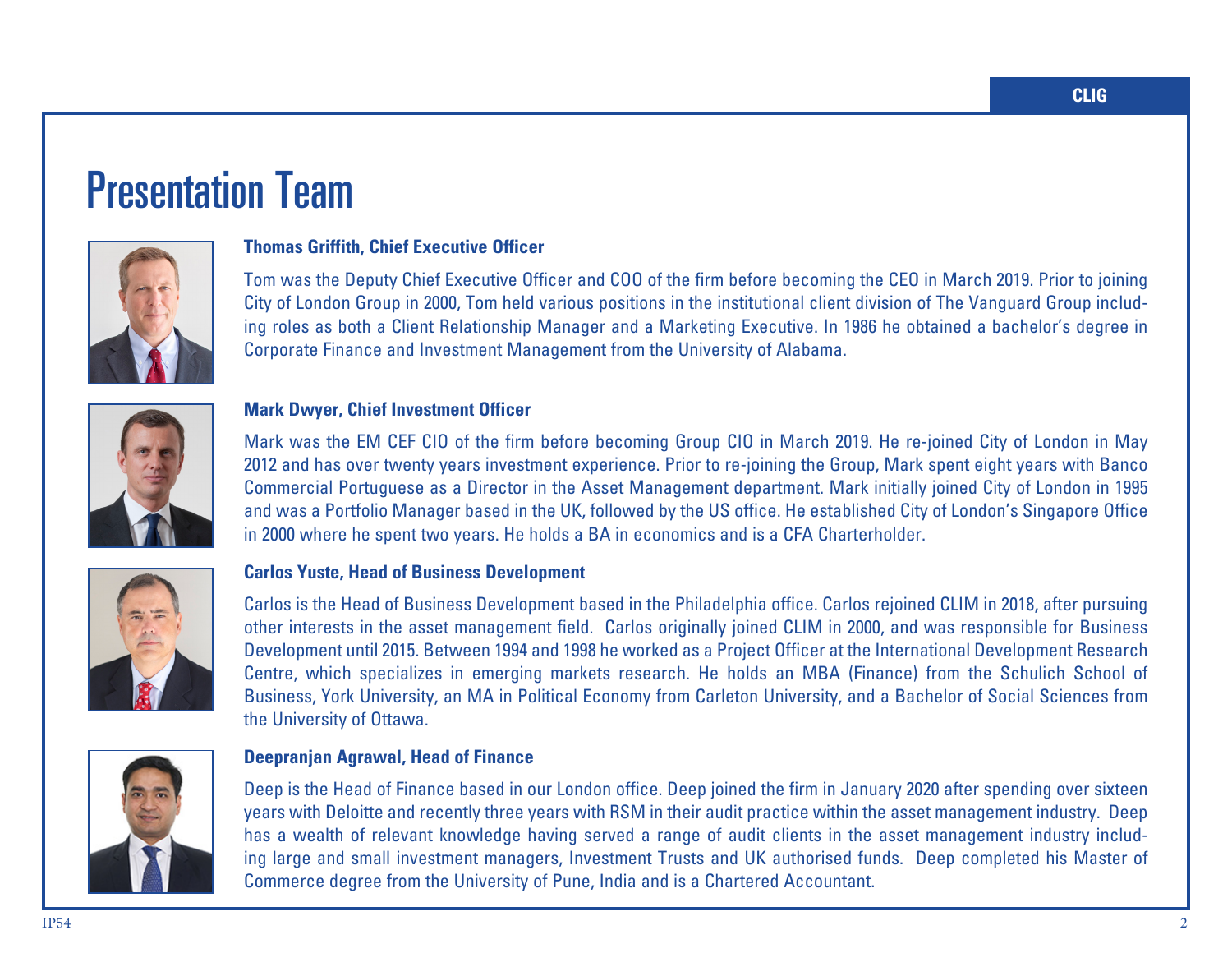## **Snapshot**

### **An established specialist, growing fund management group with:**

- \$5.5 billion (£4.4 billion) of funds under management at 30 June 2020 ▲
	- A stable institutional client base
- Offices in the US (East Coast and West Coast), London, Singapore and Dubai ▲
	- Managing money using a team approach
- A leading CEF asset manager with a track record of outperformance over multiple market cycles ▲
- Growth plans based on geographical/product diversification and an aversion to risk ▲
- **. . . and an experienced, incentivised long-term team**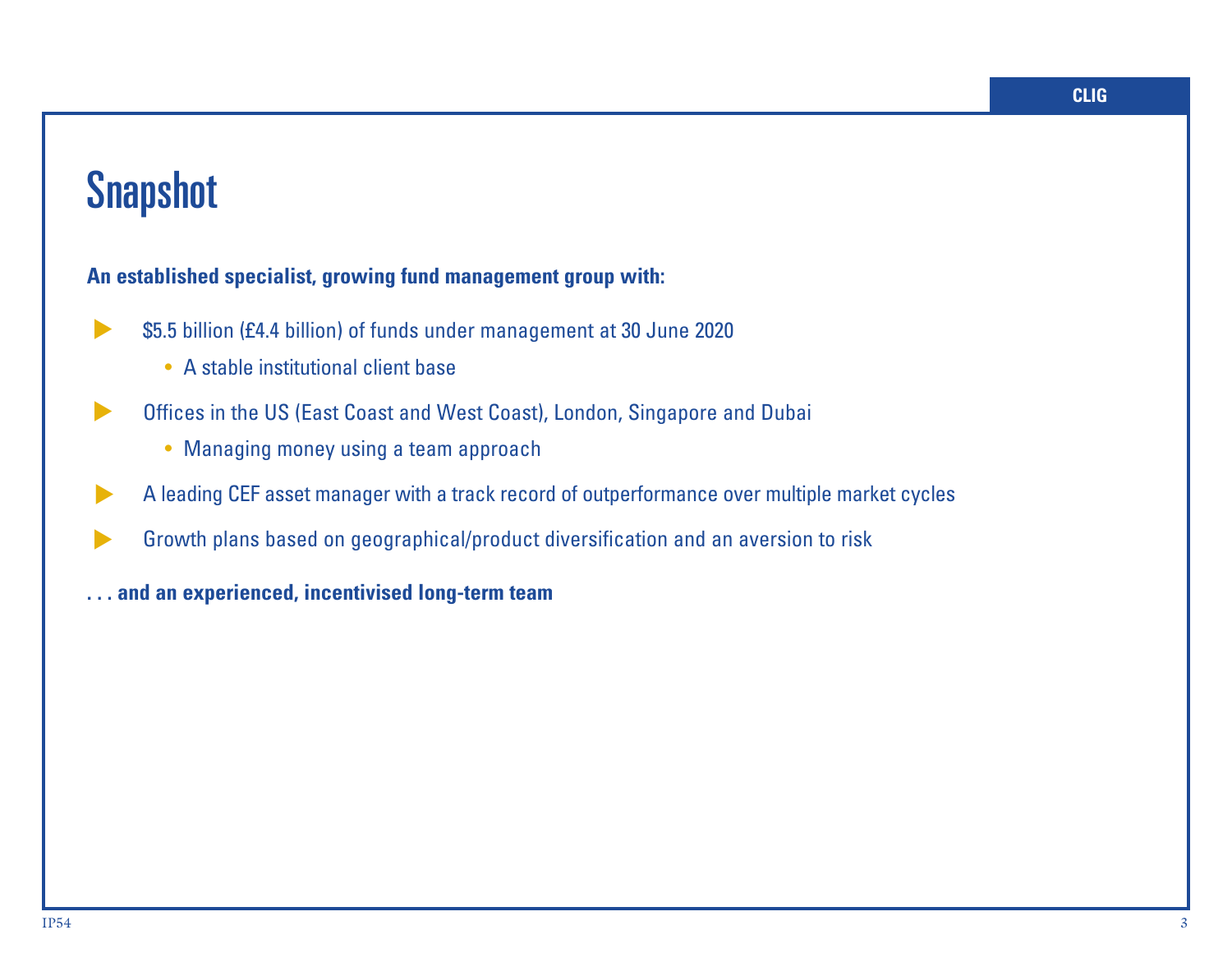## Our Strategy and Objectives

### Increase FuM from long term institutional investors

• City of London's client base is, and always has been, overwhelmingly institutional

#### **Outperformance** ▲

▲

• Our job as an active manager is to add value over and above a relevant benchmark through an investment cycle which we define as four to five years

#### Keep costs down ▲

• We keep costs down because we believe that the assets over which we provide stewardship are, by definition, not ours but are owned by CLIG shareholders

#### Retain Staff ▲

- As shareholders would expect, in a firm that has always used a partnership approach, there is a very long term view taken regarding remuneration
- Remain open in our dealing with shareholders, available and accountable
	- We recognise that our shareholders (as well as our clients) have trusted us with their money

▲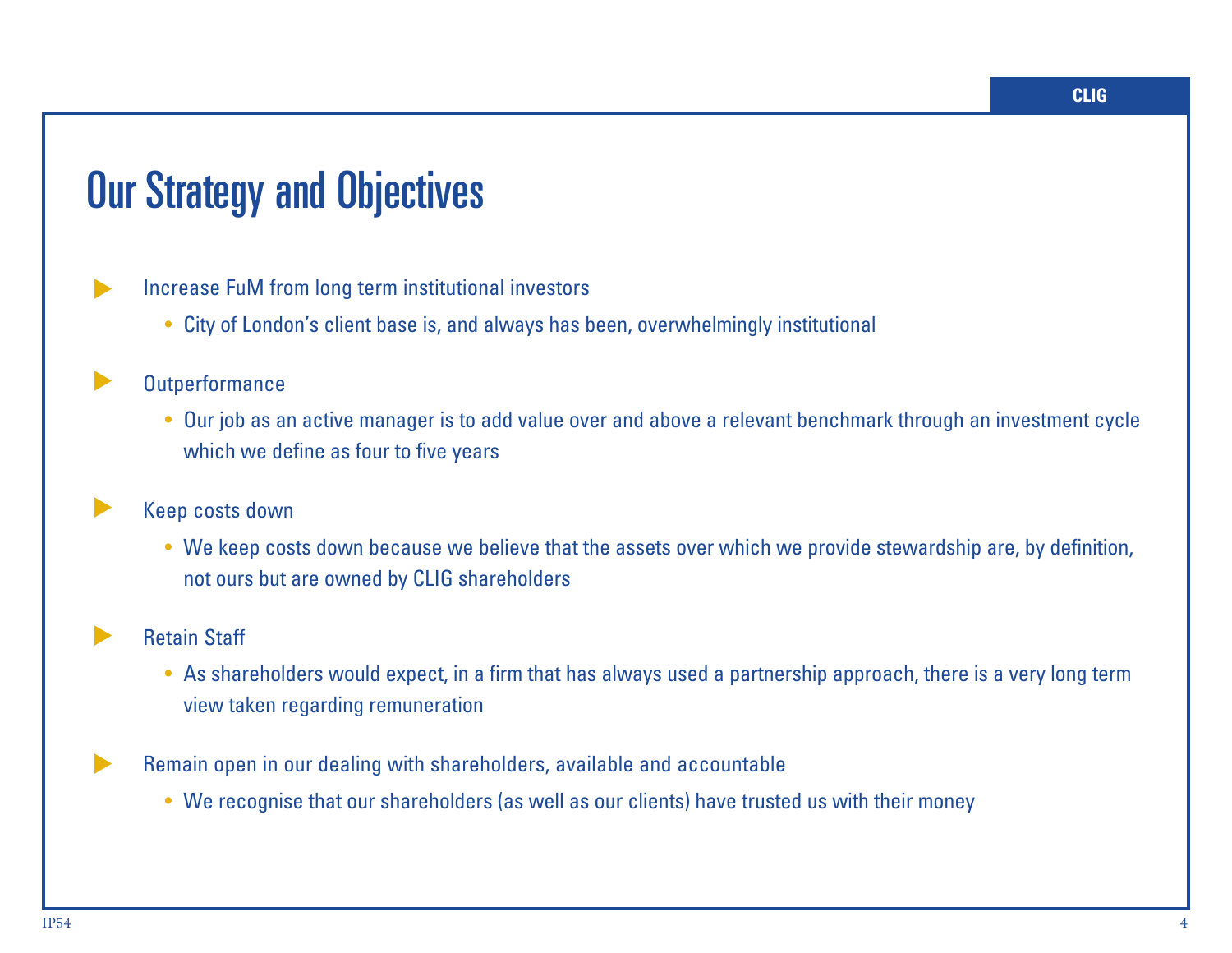## Results Summary

|                                               |                            | <b>Full Year</b>         |                   | <b>Half Year*</b>      |                        |
|-----------------------------------------------|----------------------------|--------------------------|-------------------|------------------------|------------------------|
|                                               |                            | 30.06.18                 | 30.06.19          | 31.12.18<br>(6 Months) | 31.12.19<br>(6 Months) |
| <b>Funds under Management (at period end)</b> |                            | \$5.1bn                  | \$5.4bn           | \$4.6bn                | \$6.0bn                |
| <b>Turnover</b>                               |                            | £33.9m                   | £31.9m            | £15.6m                 | £17.3m                 |
| <b>Commissions payable</b>                    |                            | (E1.2m)                  | f(0.8m)           | (f0.4m)                | f(0.2m)                |
| <b>Administrative expenses</b>                |                            | (E13.6m)                 | (f14.2m)          | (E7.1m)                | (f7.2m)                |
| Interest income                               |                            | £0.1m                    | £0.1m             | £0.1m                  | £0.0m                  |
| Investment gains                              |                            | £0.2m                    | £0.8m             | £0.0 <sub>m</sub>      | £0.2m                  |
| Profit-share                                  |                            | (E6.1m)                  | (E5.6m)           | (E2.6m)                | (E3.3m)                |
| EIP charge                                    |                            | (E0.5m)                  | f(0.8m)           | (E0.4m)                | (E0.5m)                |
| Profit before tax                             |                            | £12.8m                   | £11.4m            | £5.2m                  | £6.3m                  |
| Profit after tax                              |                            | £10.1m                   | £9.0m             | £4.1m                  | £5.1m                  |
| Profit attributable to:                       | Non-controlling interests  | $\overline{\phantom{a}}$ | £0.2m             |                        | £0.1m                  |
|                                               | <b>Equity shareholders</b> | £10.1m                   | £8.8m             | £4.1m                  | £5.0m                  |
| EPS:                                          | <b>Basic</b>               | 39.5p                    | 34.9p             | 16.3 <sub>p</sub>      | 19.9 <sub>p</sub>      |
|                                               | <b>Diluted</b>             | 39.3p                    | 34.1 <sub>p</sub> | 15.9 <sub>p</sub>      | 19.4 <sub>p</sub>      |
| Dividend:                                     | Interim                    | 9.0 <sub>p</sub>         | 9.0 <sub>p</sub>  | 9.0 <sub>p</sub>       | 10.0 <sub>p</sub>      |
|                                               | <b>Special</b>             | $\overline{\phantom{a}}$ | 13.5p             | ٠                      | $\blacksquare$         |
|                                               | Final                      | 18.0p                    | 18.0p             |                        |                        |

*\*Figures are unaudited*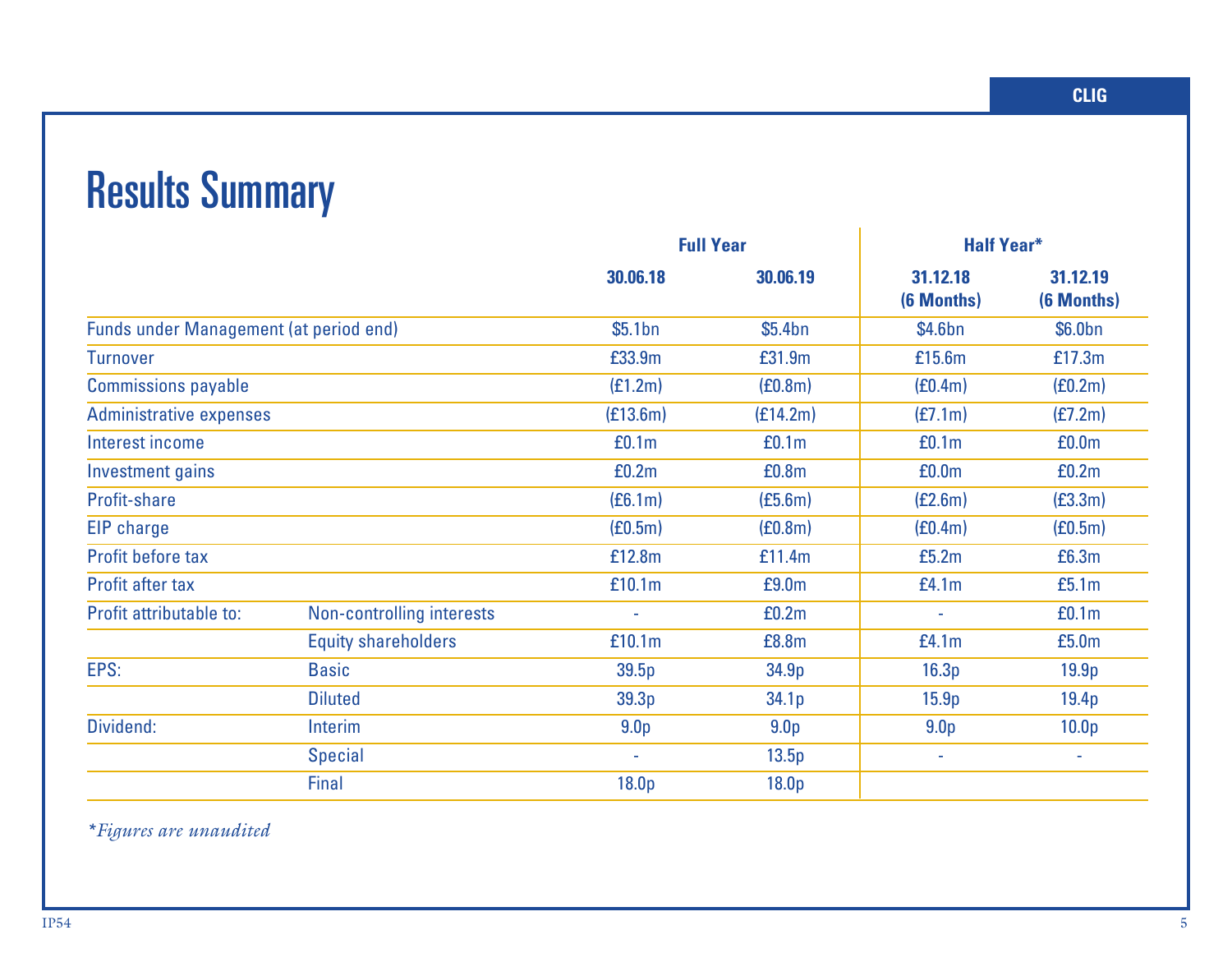## Dividend History

|                                     | 2015-16          |               | 2016-17 |                       | 2017-18 |                       | 2018-19 |                       | 2019-20*        |                       |
|-------------------------------------|------------------|---------------|---------|-----------------------|---------|-----------------------|---------|-----------------------|-----------------|-----------------------|
|                                     | <b>Per Share</b> | Total $(f k)$ |         | Per Share Total (£ k) |         | Per Share Total (£ k) |         | Per Share Total (£ k) |                 | Per Share Total (£ k) |
| Interim                             | 8p               | 1,997         | 8p      | 2,027                 | 9p      | 2,295                 | 9p      | 2,270                 | 10 <sub>p</sub> | 2,488                 |
| Final                               | 16p              | 4,021         | 17p     | 4,331                 | 18p     | 4,544                 | 18p     | 4,505                 |                 |                       |
| <b>Total</b>                        | 24p              | 6,018         | 25p     | 6,358                 | 27p     | 6,839                 | 27p     | 6,775                 |                 |                       |
| Profit attributable to shareholders |                  | 5,791         |         | 9,290                 |         | 10,060                |         | 8,799                 |                 |                       |
| <b>Cover Ratio</b><br>0.96          |                  |               | 1.46    |                       | 1.47    |                       | 1.30    |                       |                 |                       |
| <b>Special Dividend</b>             |                  |               |         |                       |         | 13.5p                 | 3,405   |                       |                 |                       |

*\*Figures are unaudited.*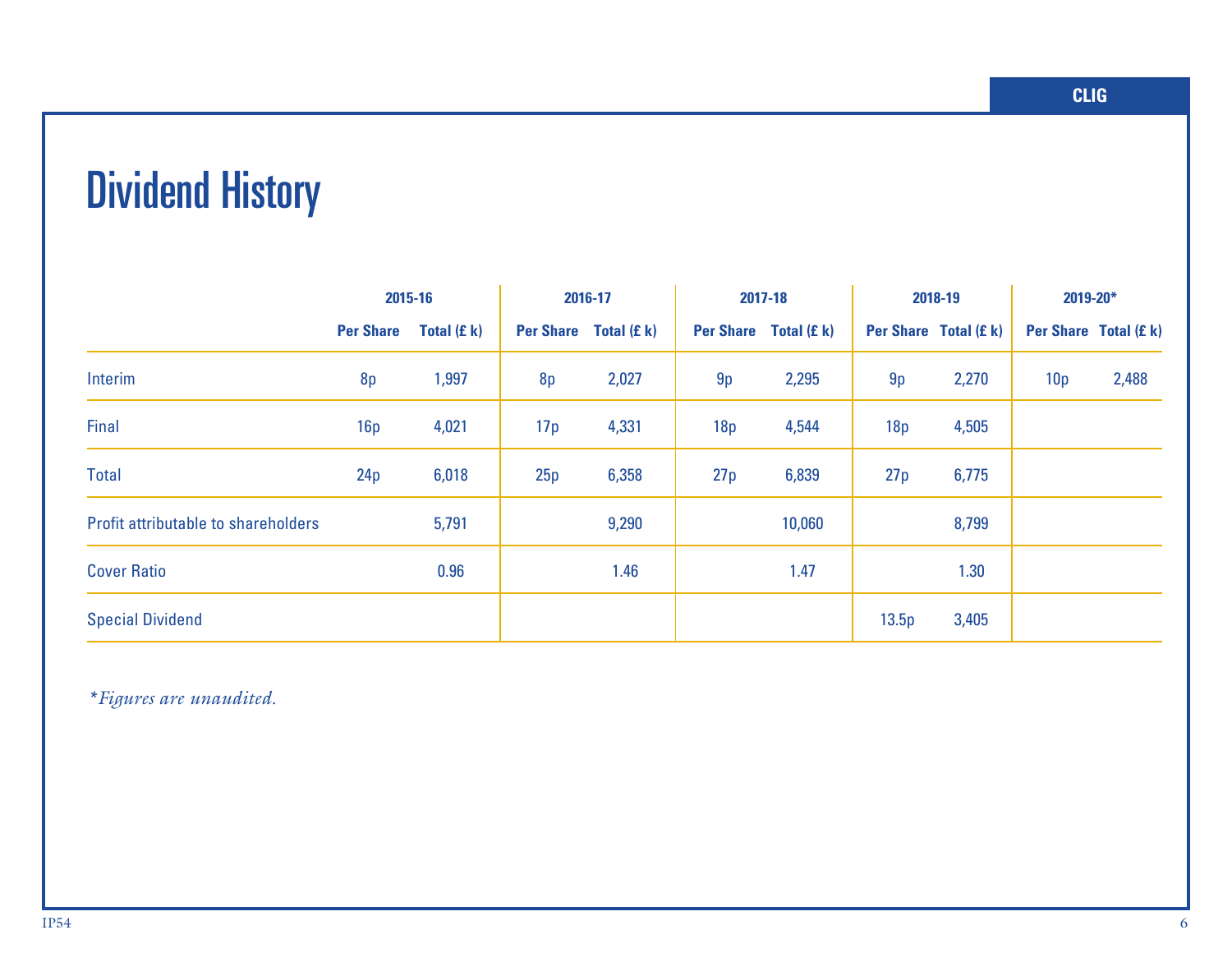## Philosophy - The Six Drivers

- Focus on profits, margins, costs  $\blacktriangleright$
- Investment performance drives our business  $\blacktriangleright$
- Technology leverages our capabilities  $\blacktriangleright$
- Aversion to risk in the management of our business  $\blacktriangleright$
- Diversification based upon core competencies  $\blacktriangleright$
- Proactive client servicing increases client retention  $\blacktriangleright$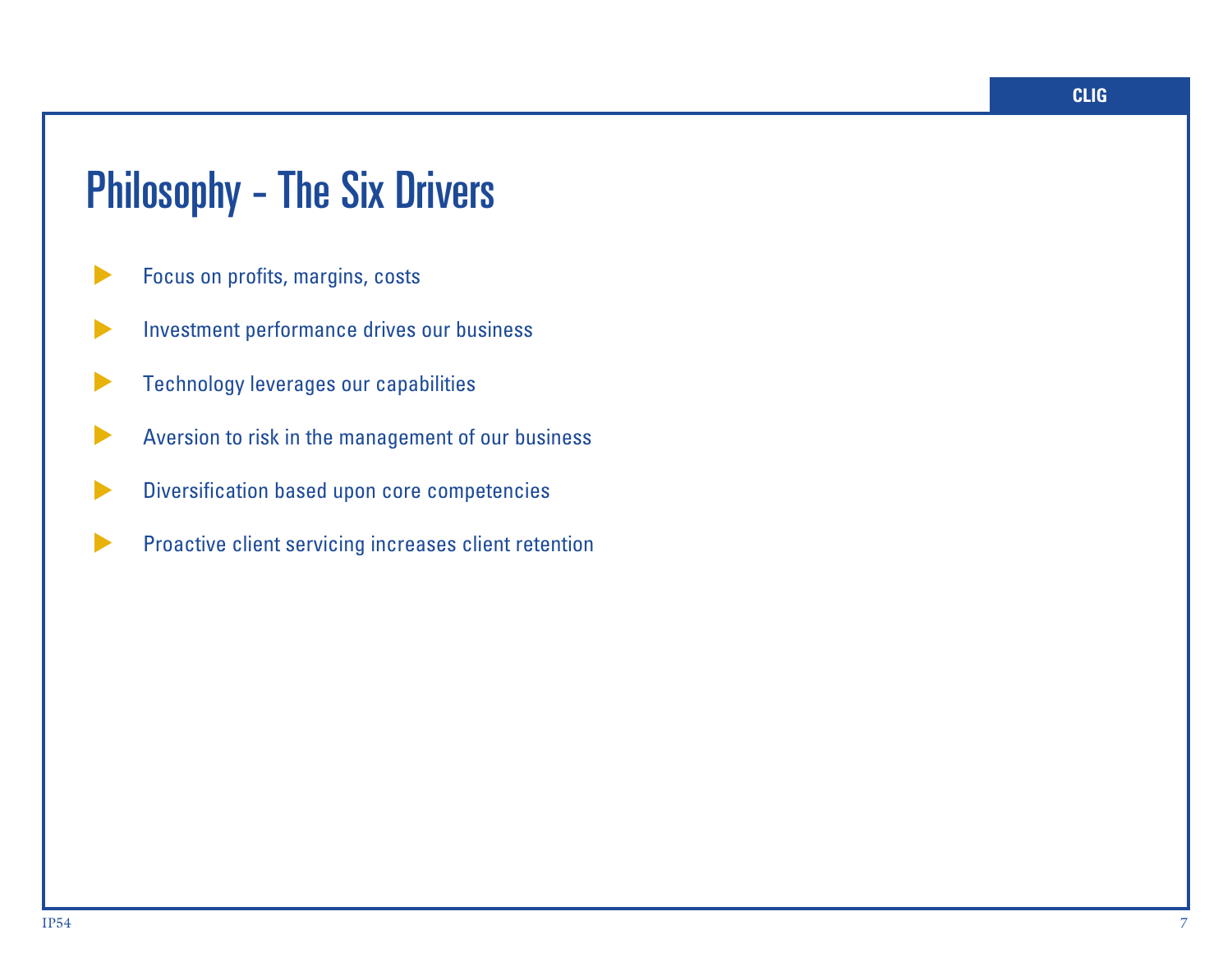## Proposed Merger

- Karpus Management Inc (KMI) well known to CLIG\* management for several years ▲
- CLIG proposing to acquire 100% KMI ▲
	- All share transaction, equates to total consideration of up to \$99.7m<sup>\*\*</sup>, plus working capital adjustment
	- KMI shareholders will own 48% of enlarged group
- Reinforces Group's presence in US and offers diversification ▲
- Potential to be earnings enhancing for first full financial year following Completion ▲
- Group dividend policy unchanged ▲
- COVID-19 risk: Strategic rationale remains sound after due consideration ▲
- Expected Completion Date October [1], 2020, subject to certain regulatory approvals ▲

*\*City of London Investment Group PLC (CLIG) is the parent of City of London Investment Management Company Limited (CLIM). \*\*Based on closing price at 8 June 2020 of £3.25, same date as merger agreement signed.*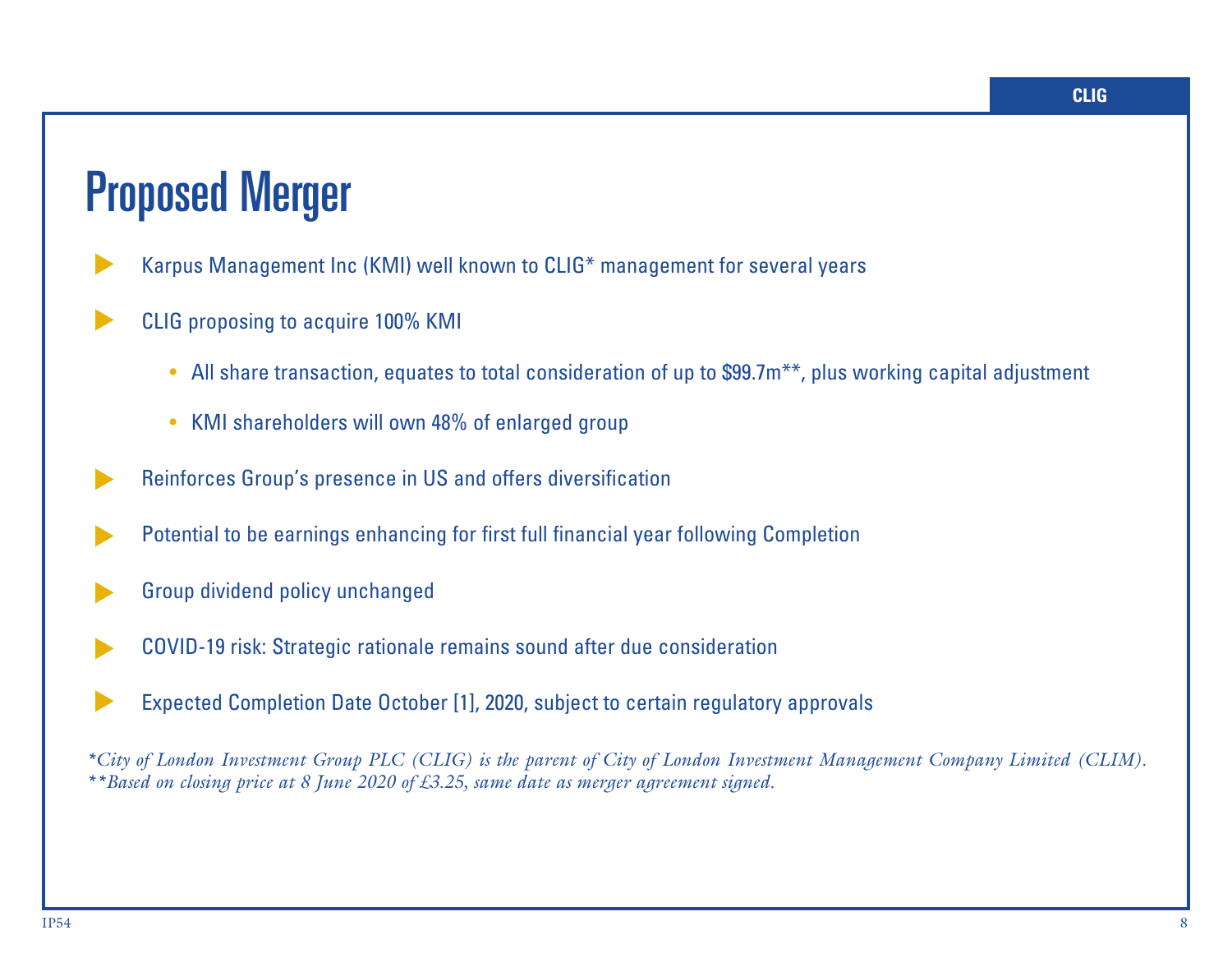## Transaction Details

▲

- Issuance of up to 24.1m new shares to KMI shareholders
	- Representing c.48% of the Enlarged Group
	- Equates to total consideration of up to \$99.7m\*, plus working capital adjustment
	- Consideration subject to downward adjustment if KMI FUM target lower
- KMI will become 100% owned subsidiary of CLIG ▲
- George Karpus and concert party shareholders will own c.38%\*\* of CLIG ▲
- Lock-up agreement for 12 months hard (plus 12 month soft) ▲
- KMI will nominate 2 (of 10) directors to CLIG board after completion ▲
- Subject to regulatory approvals ▲

*\*Based on closing price at 8 June 2020 of £3.25, same date as merger agreement signed \*\*Voting rights limited to 24.99%*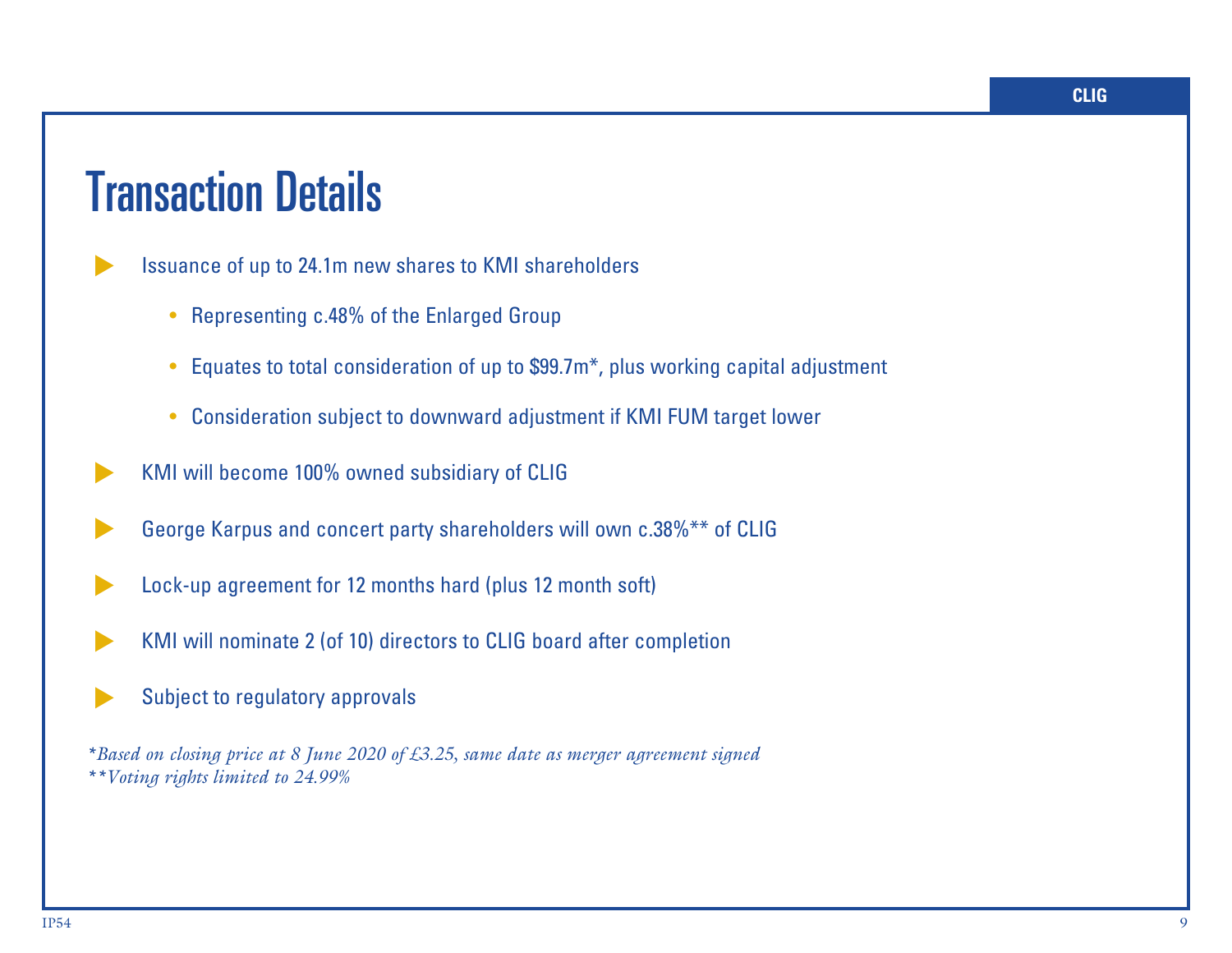## Investment Performance - Key Strengths

- Excellent investment performance over 25 years  $\blacktriangleright$
- Specialist investment expertise in Closed-End Funds applied to 4 key strategies: ▲
	- Emerging Markets
	- Developed Markets
	- Frontier Markets
	- Opportunistic Value
- A proven risk averse culture and prudent investment process ▲
- International presence and expertise  $\blacktriangleright$
- Low turnover of staff and loyal client base ▲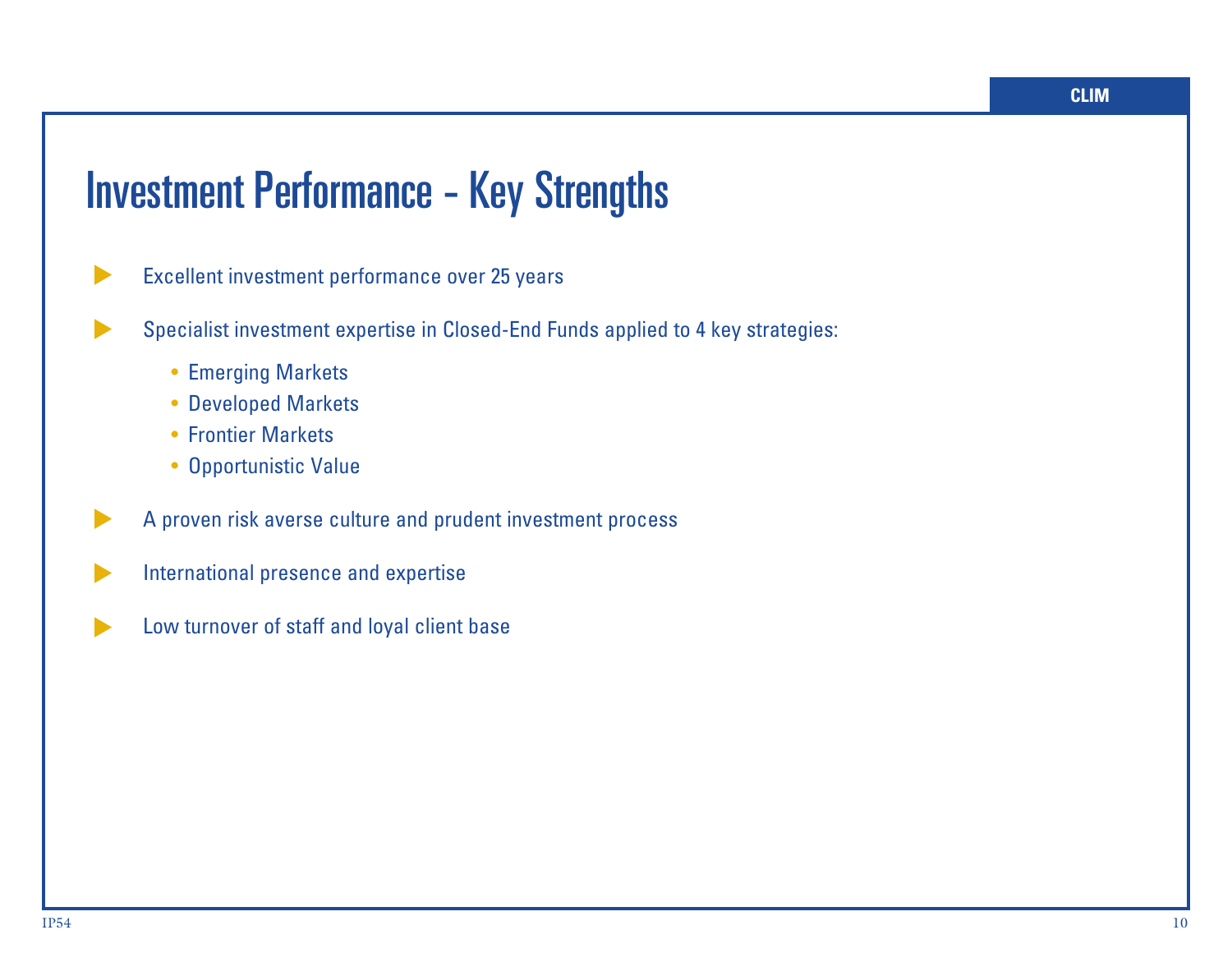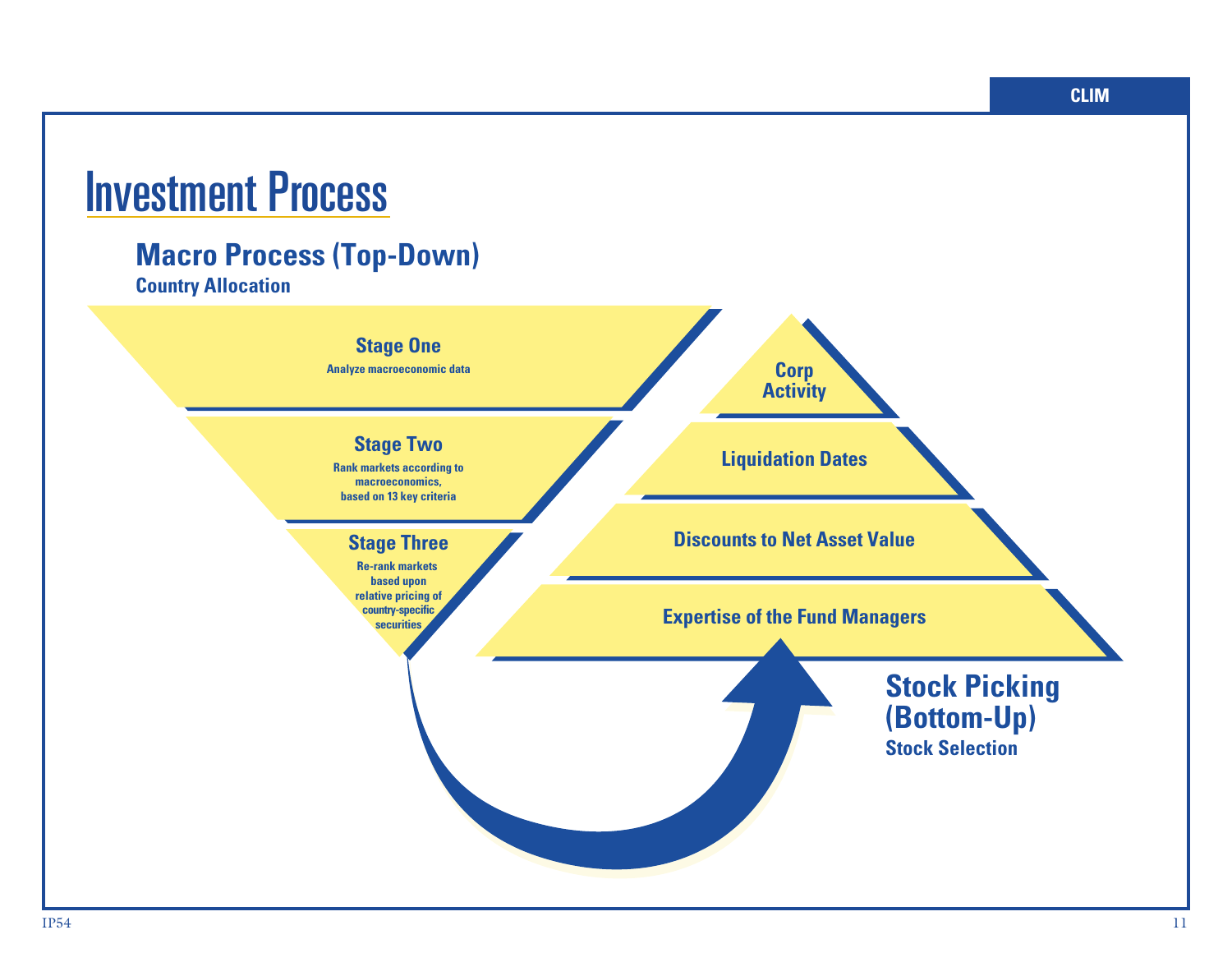## Global Emerging Markets SMA Composite Ending June 30, 2020

### **According to eVestment Alliance\***



*\*64.7% of the universe has been updated through Quarter 2 2020. Inception February 2004.*

*\*\*The benchmark was changed from the S&P Emerging BMI Plus on January 1, 2009 to better reflect the investment strategy of the Funds. The S&P Emerging BMI Plus was the successor index to the S&P/IFC Global Composite Index, the benchmark for the Funds prior to September 1, 2008, which has been discontinued. The current benchmark is the S&P Emerging Frontier Super Composite Net Total Return BMI (S&P Super BMI). The MSCI EM Net TR*  Index and iSbares MSCI Emerging Markets ETF are shown for comparative purposes. The above returns are presented as gross of fees performance figures, which do not reflect the deduction of investment management fees. The ac *return is reduced by the investment management fees and any other expenses the Fund may incur in the management of the account. Investment management fees are 1% per annum. Past performance is no guarantee of future results.*

*Source: eVestment Analytics System, S&P, MSCI, Bloomberg*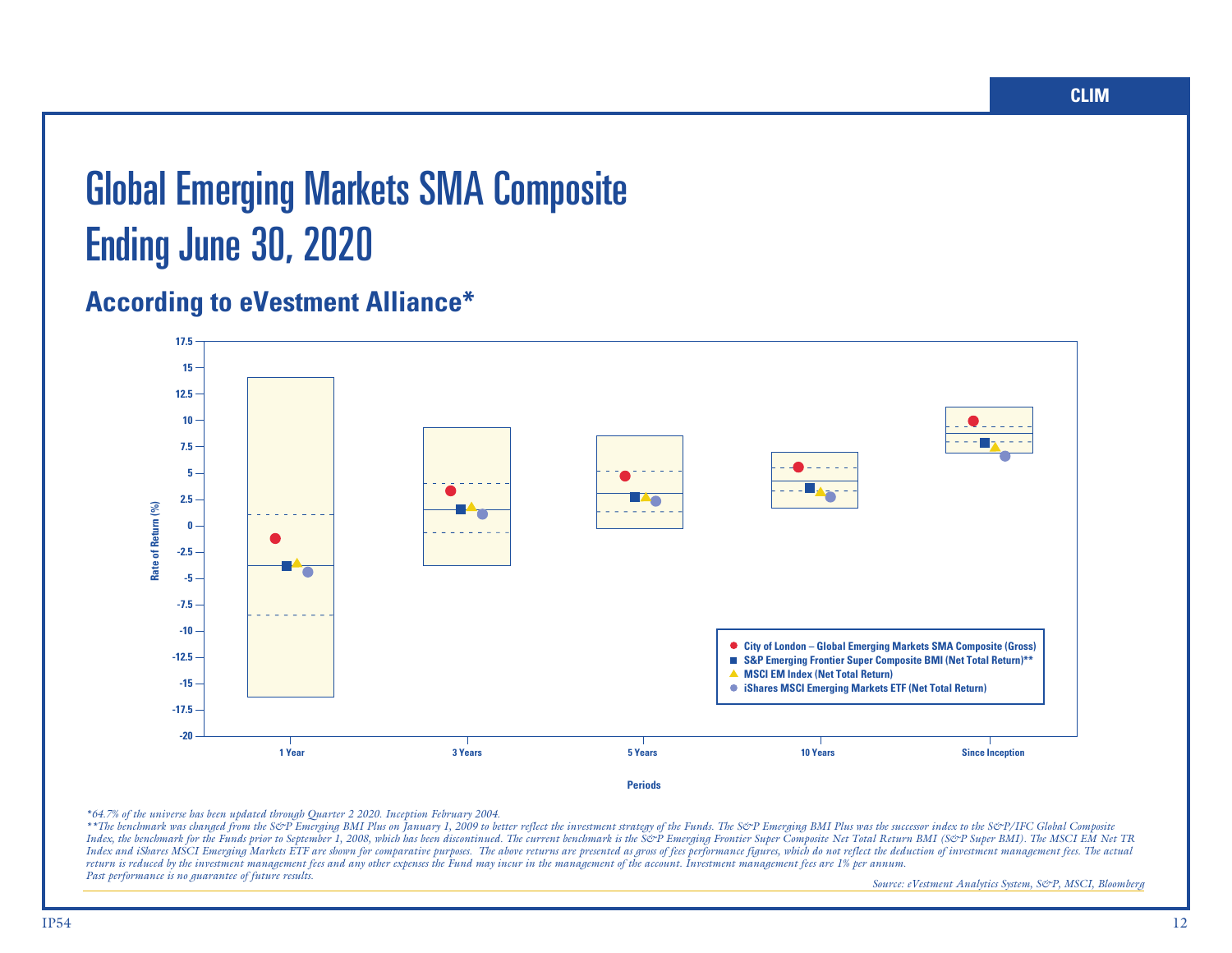## Global Developed CEF International Equity Composite Ending June 30, 2020

### **According to eVestment Alliance\***



*\*69.1% of the universe has been updated through Quarter 2 2020. Inception October 2009.*

The above returns are presented as gross of fees performance figures, which do not reflect the deduction of investment management fees. The actual return is reduced by the investment management fees and any other expenses *incur in the management of the account. The investment management and custody fee is 0.7% per annum. The total expense ratio is 0.8% per annum. Past performance is no guarantee of future results.*

*Source: eVestment Analytics System, MSCI*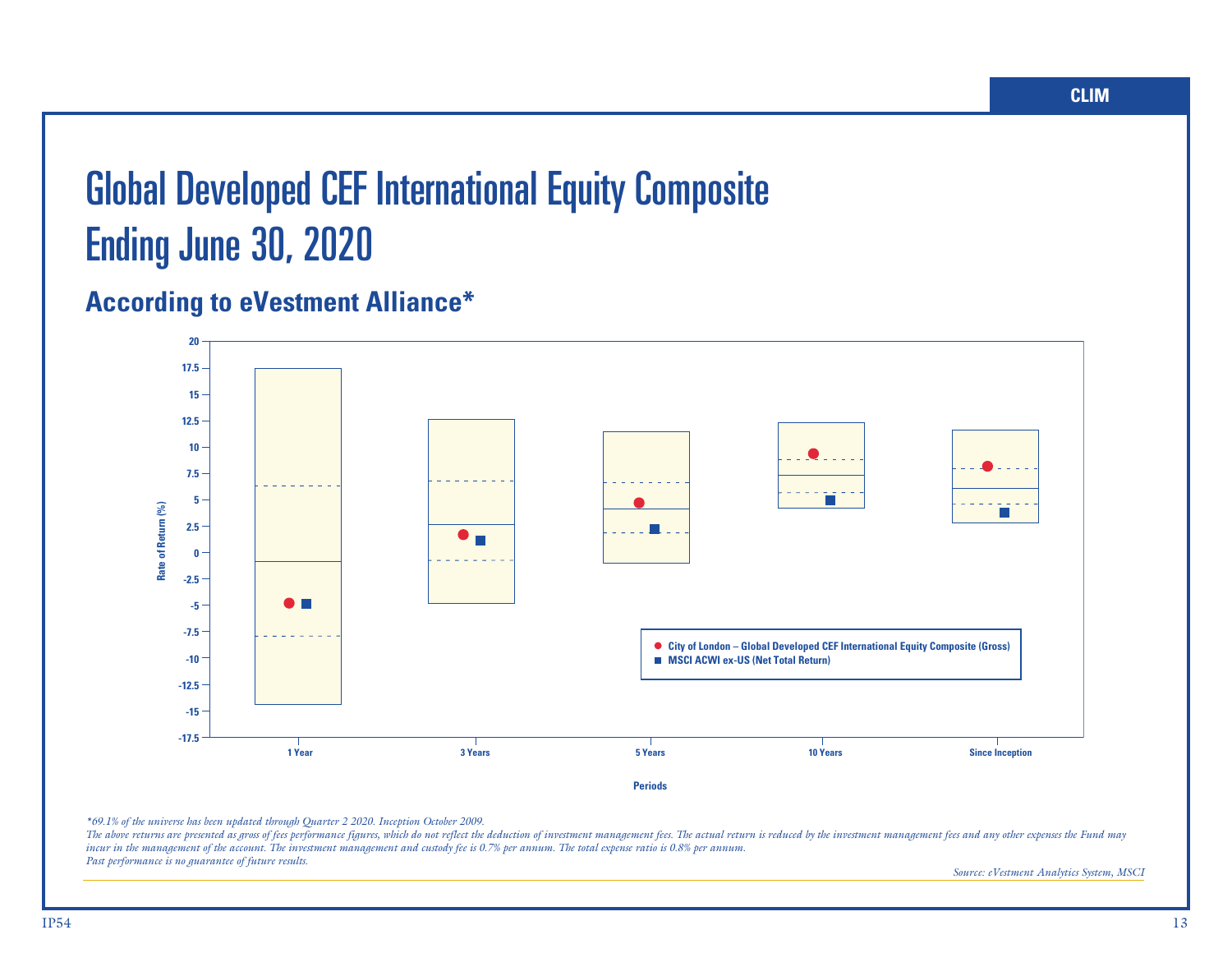## Opportunistic Value Composite Ending June 30, 2020

### **According to eVestment Alliance\***



*\*61.1% of the universe has been updated through Quarter 2 2020. The universe includes all funds classified as eVestment All Global Balanced/TAA. Inception September 2014.*

The above returns are presented as gross of fees performance figures, which do not reflect the deduction of investment management fees. The actual return is reduced by the investment management fees and any other expenses *incur in the management of the account. Investment management fees are 0.8% per annum. Past performance is no guarantee of future results.*

*Source: eVestment Analytics System, MSCI, Barclays*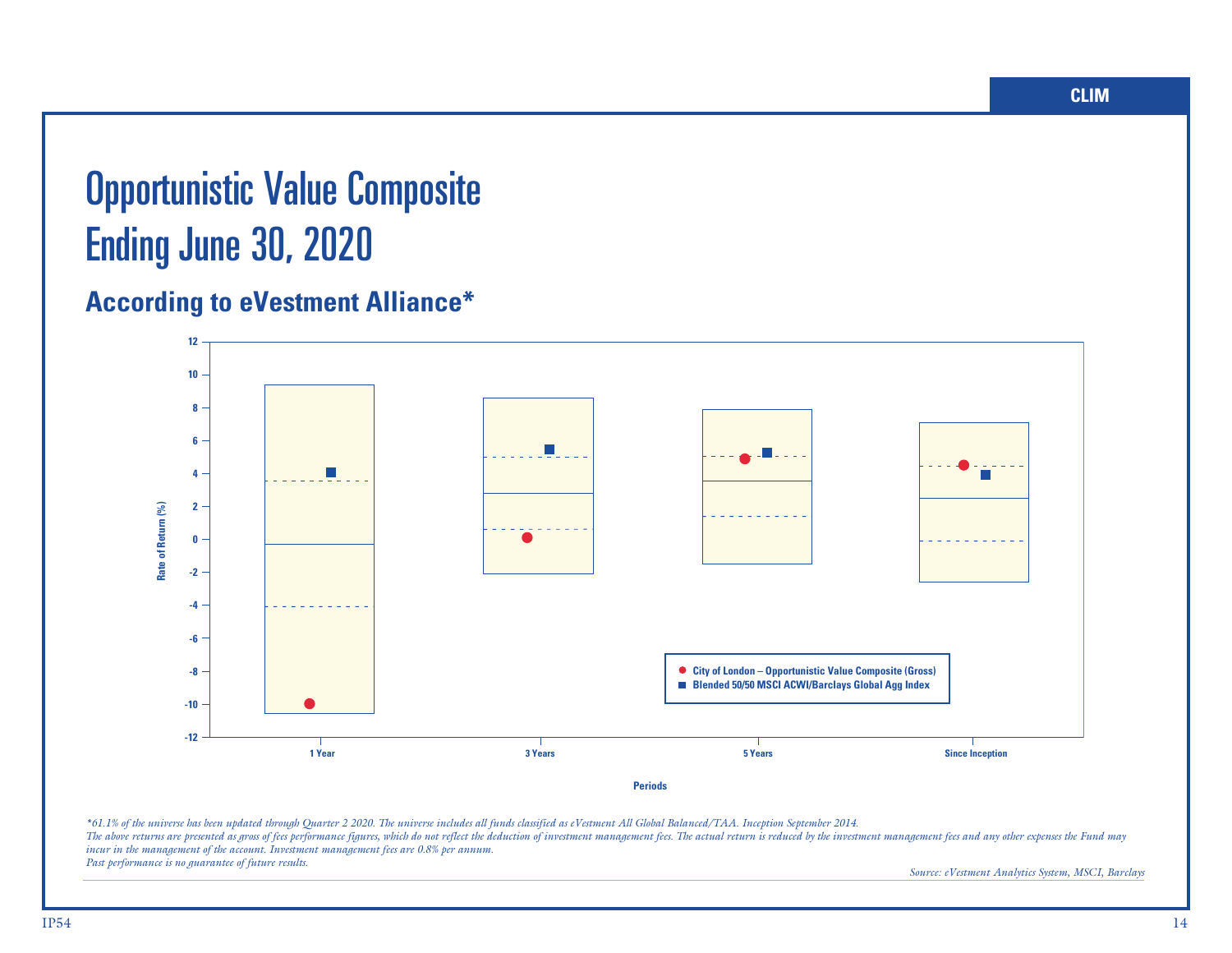## Frontier Markets Composite Ending June 30, 2020

### **According to eVestment Alliance\***



*\*64.4% of the universe has been updated through Quarter 2 2020. Inception July 2005.*

The above returns are presented as gross of fees performance figures, which do not reflect the deduction of investment management fees. The actual return is reduced by the investment management fees and any other expenses *incur in the management of the account. The investment management and custody fee is 1.25% per annum. Past performance is no guarantee of future results.*

*Source: eVestment Analytics System, S&P*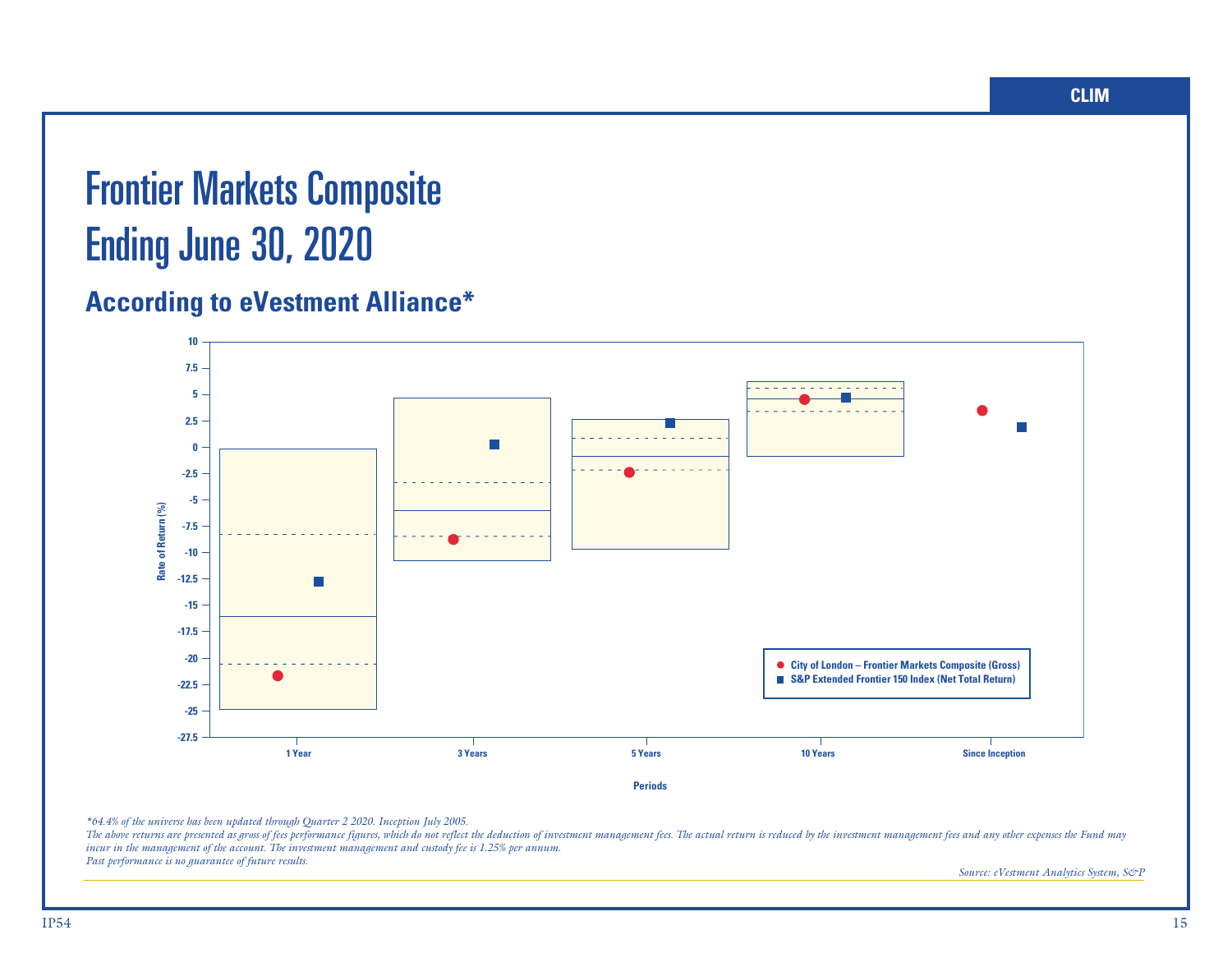### Our ESG Approach

- PRI and UK Stewardship Code signatory ▲
	- Applying best practice to CEF strategies

Board engagement and Manager due diligence on ESG ▲

- Sustainalytics provides basis for Manager engagement
- Objective to promote disclosure and transparency ▲
	- What gets measured gets managed
- Annual Stewardship Report and PRI reporting ▲
	- CEF corporate governance policy and proxy voting record disclosed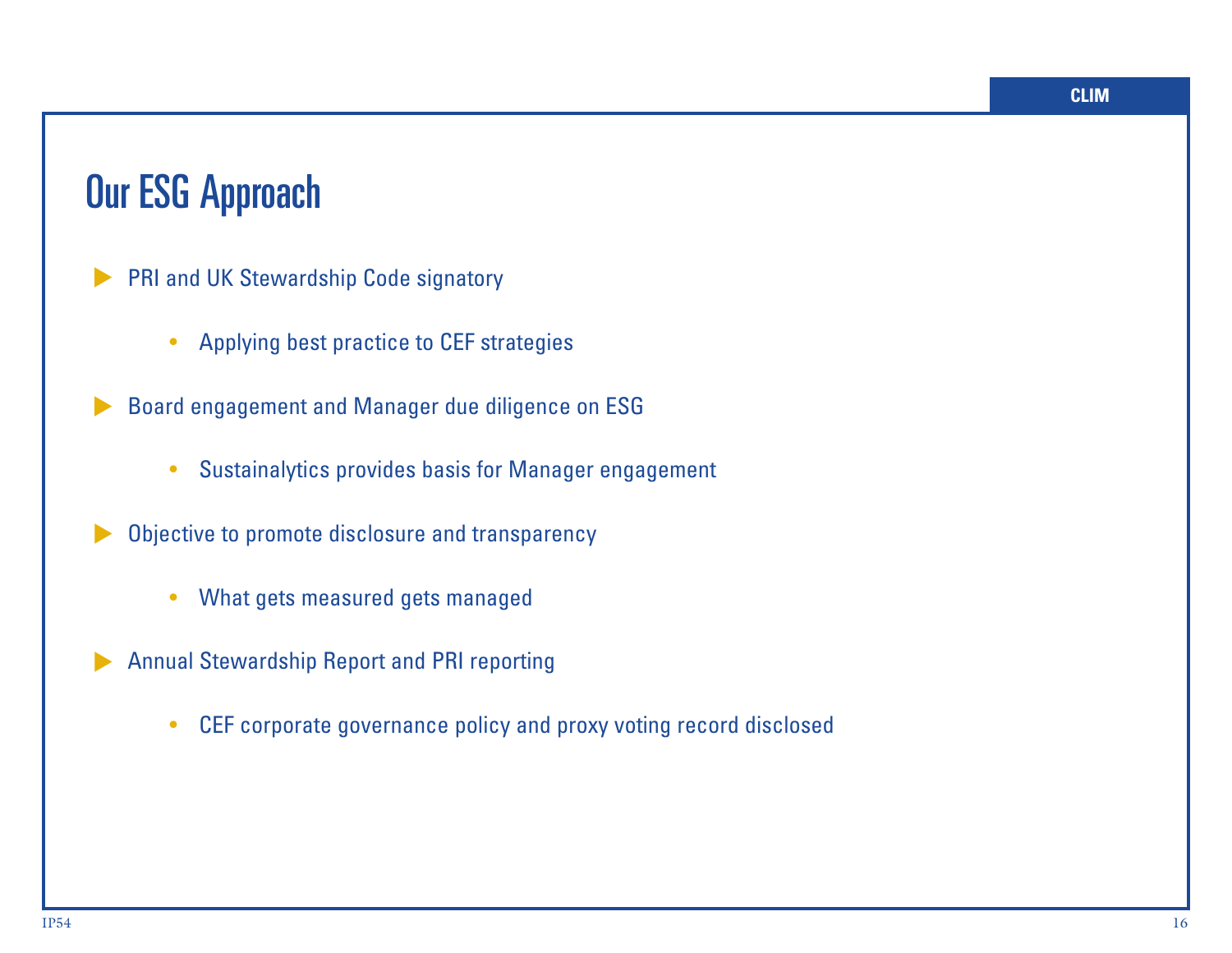## EM - Valuation Drivers

- China is rebalancing  $\blacktriangleright$
- EMs have significant Foreign Exchange Reserves ▲
- EMs trade at low (14.1x) forward (12 months) P/Es\* ▲
- Currencies are generally not now pegged to the US\$ ▲
- Politics, Protectionism and Pandemic response remain key  $\blacktriangleright$

*\*Source: MSCI, Bloomberg (30 June 2020)*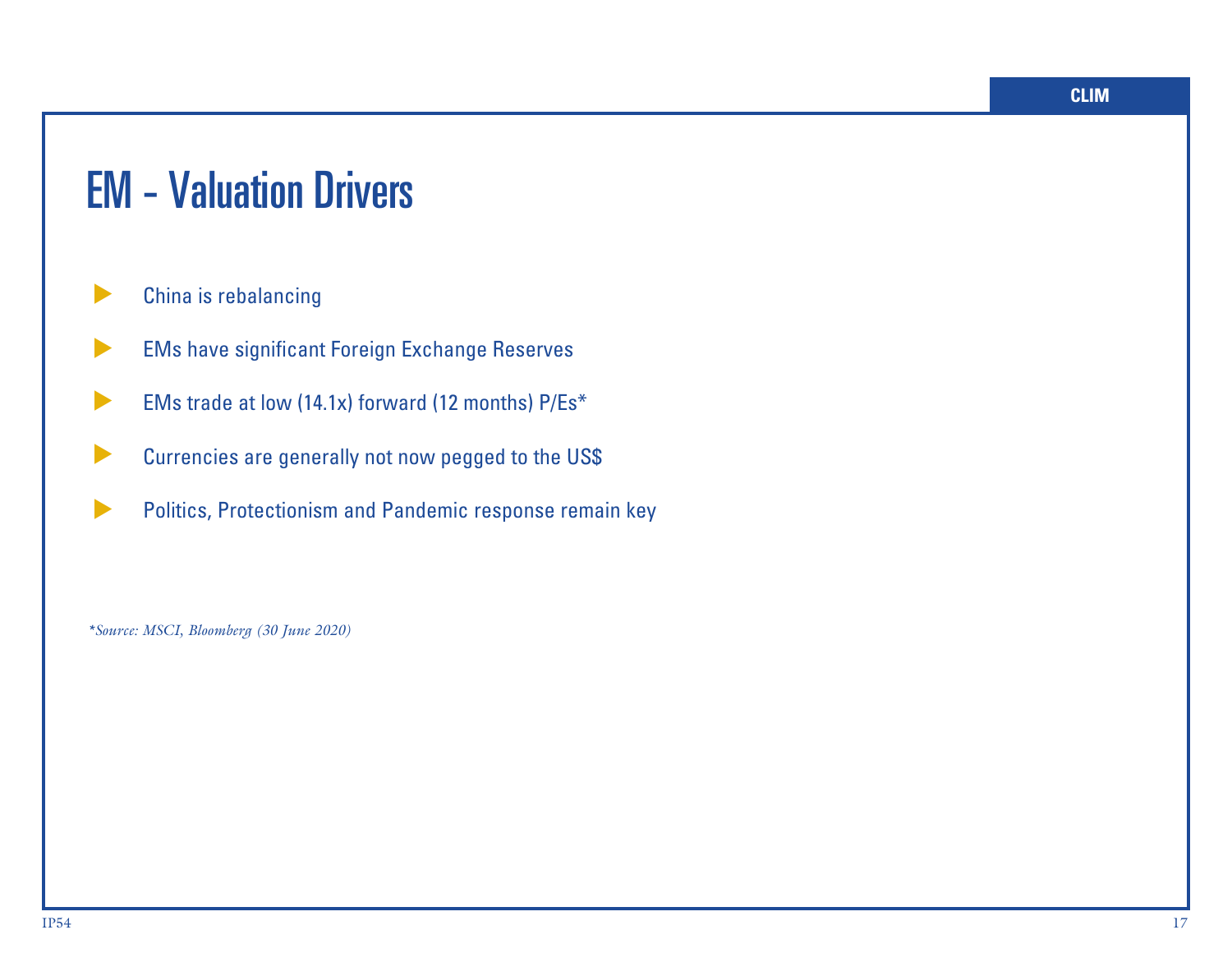## Use of Technology - Investment Management

- CLIM has consistently sought to introduce integrated technology solutions: ▲
	- DART A custom research database with improved performance and functionality from its predecessor
	- The use of Charles River allows for significant economies of scale
	- Development of internal programming capabilities
- This supports: ▲
	- Focus on relative investment performance
	- Five centre team approach, which allows 24 hour trading, reduces risk and assists with disaster recovery
	- Consistent improvement in investment process via use of training and technology
	- Investment performance achieved with low volatility vs. benchmarks
	- Introduction of multiple dashboards used for review/analysis of data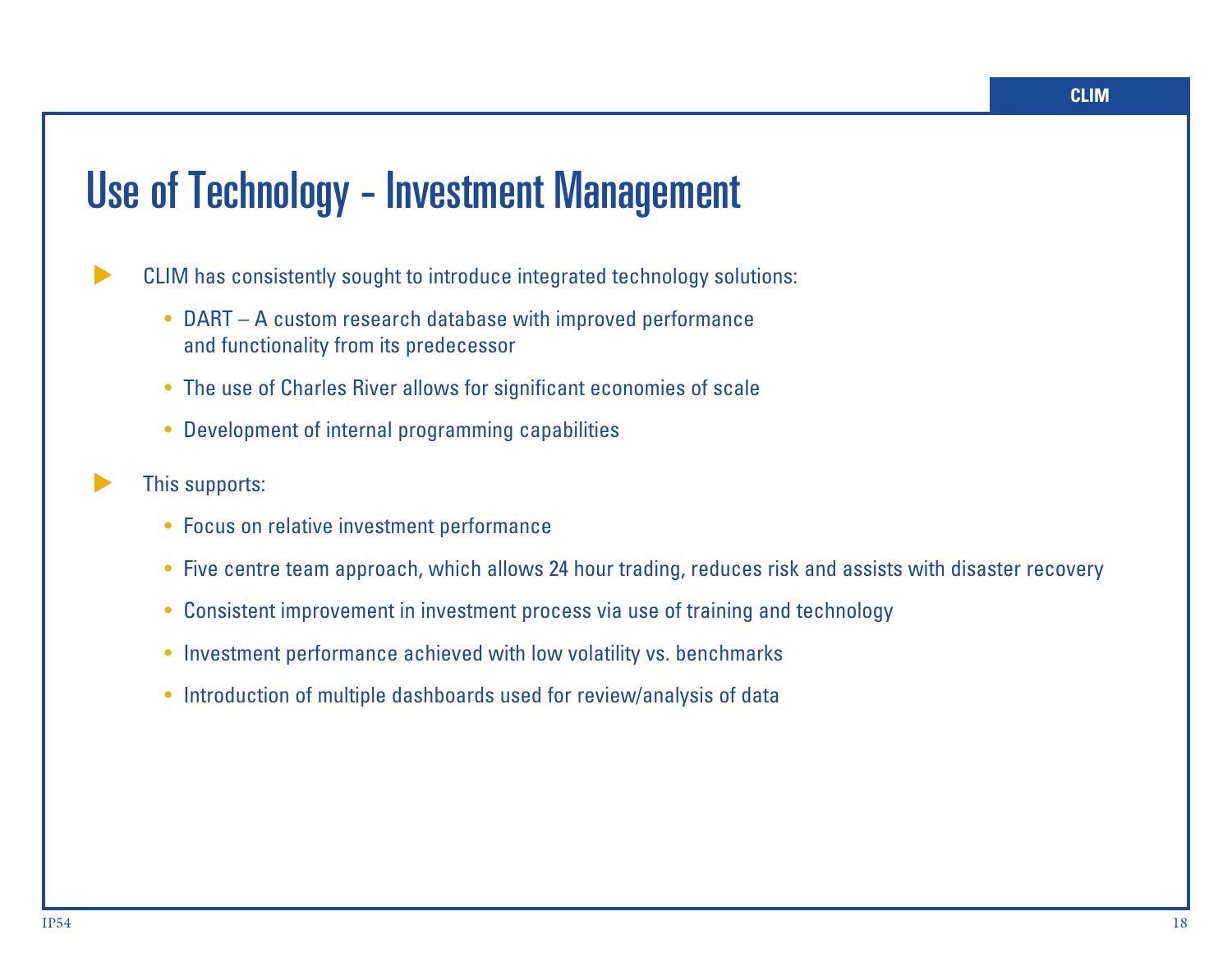## Growth Plans

- Increase range of investment markets to be covered, building upon our core expertise  $\blacktriangleright$
- Diversification products now approximately 30.5% of FUM  $\blacktriangleright$ 
	- Developed Markets
	- Frontier Markets
	- Opportunistic Value
- Hired an experienced REIT team. EM and International REIT Funds launched January 2019.  $\blacktriangleright$
- Recruiting, encouraging and retaining team talent  $\blacktriangleright$
- …while maintaining low risk profile and lean cost base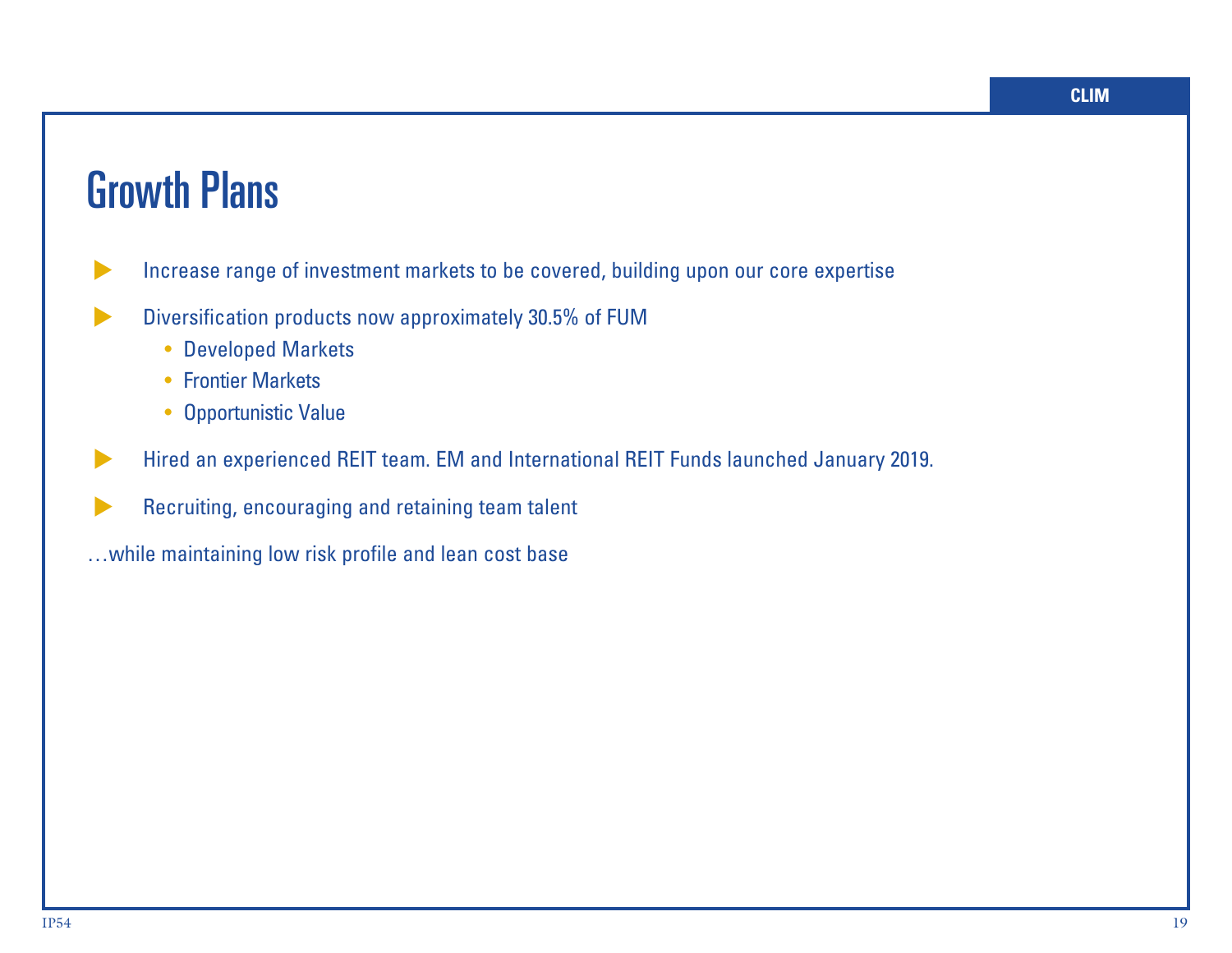#### Business Diversification Product Map as of June 2020 **Institutional Segregated Accounts Institutional Commingled Funds Institutional Segregated Accounts US Private Municipal Equity Bonds 2016 2018 Emerging Global Markets Emerging Frontier Developed Special Markets 2015 2009 Situations 2004 2012 Taxable Opportunistic Global Equity Value 2019 2014 Institutional Commingled Funds Emerging Emerging Emerging Emerging Markets Global Tactical Opportunistic Frontier Markets Markets Markets Developed Income CEF Special Value 2005 Global Investable Free 2010 2014 Situations 2017 1994 1996 2003 2018 China Emerging EM International Bangladesh A Share Markets Plus REIT REIT 2016 2019 2003 2009 2019 Dublin UCITS Dublin UCITS Emerging World Fund 1991\* Emerging Market Frontier Funds Developed Customized CEF Taxable**

\*Formerly Emerging Markets Country Trust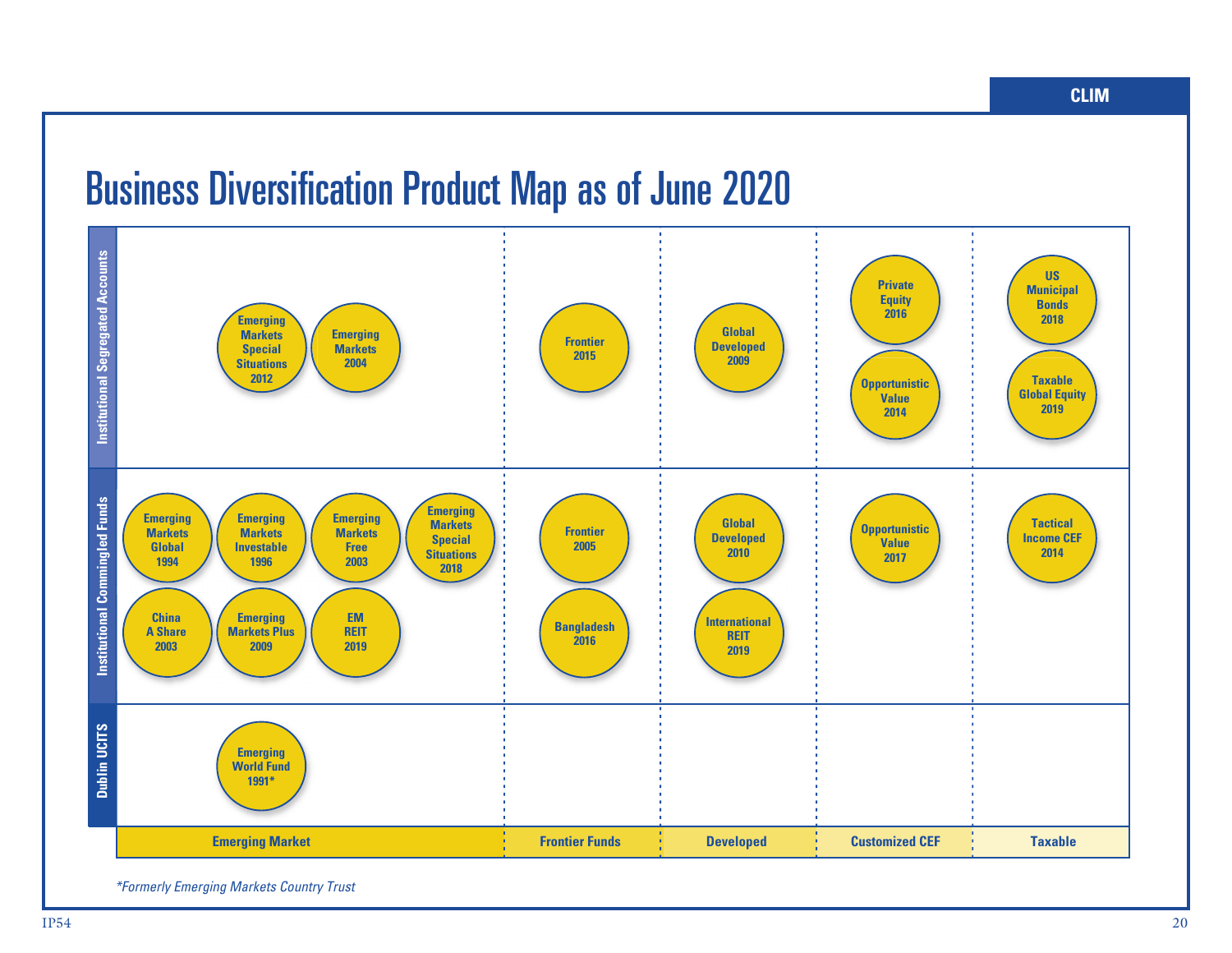## Assets by Strategy

|                            | 30/6/2016 | 30/6/2017        | 30/6/2018 | 30/6/2019 | 30/6/2020* |  |
|----------------------------|-----------|------------------|-----------|-----------|------------|--|
|                            | (Sm)      | (Sm)             | (Sm)      | (Sm)      | (Sm)       |  |
| <b>Emerging</b>            | 3,659     | 4,200            | 4,207     | 4,221     | 3,823      |  |
| <b>Developed</b>           | 71        | 179              | 480       | 729       | 1,245      |  |
| <b>Frontier</b>            | 127       | 172              | 245       | 206       | 175        |  |
| <b>Opportunistic Value</b> | 148       | 110              | 174       | 233       | 257        |  |
| <b>Other</b>               | $\bf{0}$  | $\boldsymbol{0}$ |           |           | 11         |  |
| <b>Total FUM</b>           | 4,005     | 4,661            | 5,107     | 5,396     | 5,511      |  |

*\*Figures are unaudited*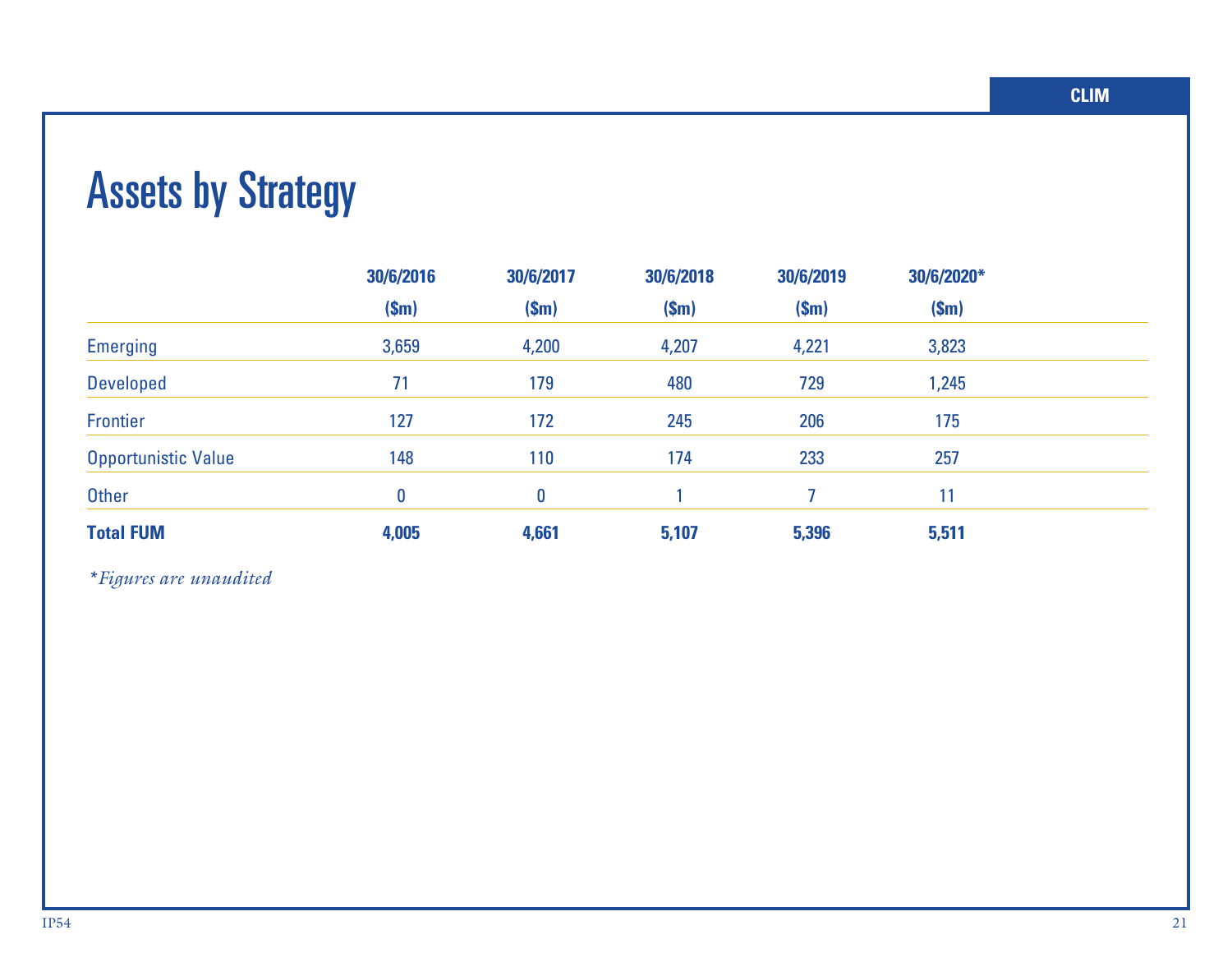## Assets by Strategy vs Index

|                            |               |               | <b>Funds Under Management (\$m)</b> | <b>Strategy Index</b> |                                 |               |
|----------------------------|---------------|---------------|-------------------------------------|-----------------------|---------------------------------|---------------|
|                            | <b>Jun-20</b> | <b>Jun-19</b> | $%$ inc/dec                         | <b>Net</b>            |                                 | $%$ inc / dec |
|                            | (estimate)    |               |                                     | <b>Flows</b>          |                                 |               |
| <b>Emerging</b>            | 3,828         | 4,221         | $-9%$                               | (275)                 | <b>MSCI EM</b>                  | $-3%$         |
| <b>Developed</b>           | 1,244         | 729           | 71%                                 | 551                   | <b>MSCI ACWI xUS</b>            | $-5%$         |
| <b>Opportunistic Value</b> | 256           | 233           | 10%                                 | 46                    | <b>ACWI/Barclays Global Agg</b> | 4%            |
| Frontier                   | 175           | 206           | $-15%$                              | 16                    | <b>MSCI Frontier</b>            | $-11%$        |
| <b>Total FUM*</b>          | 5,503         | 5,389         |                                     | 338                   |                                 |               |

*\*Excludes seed investments.*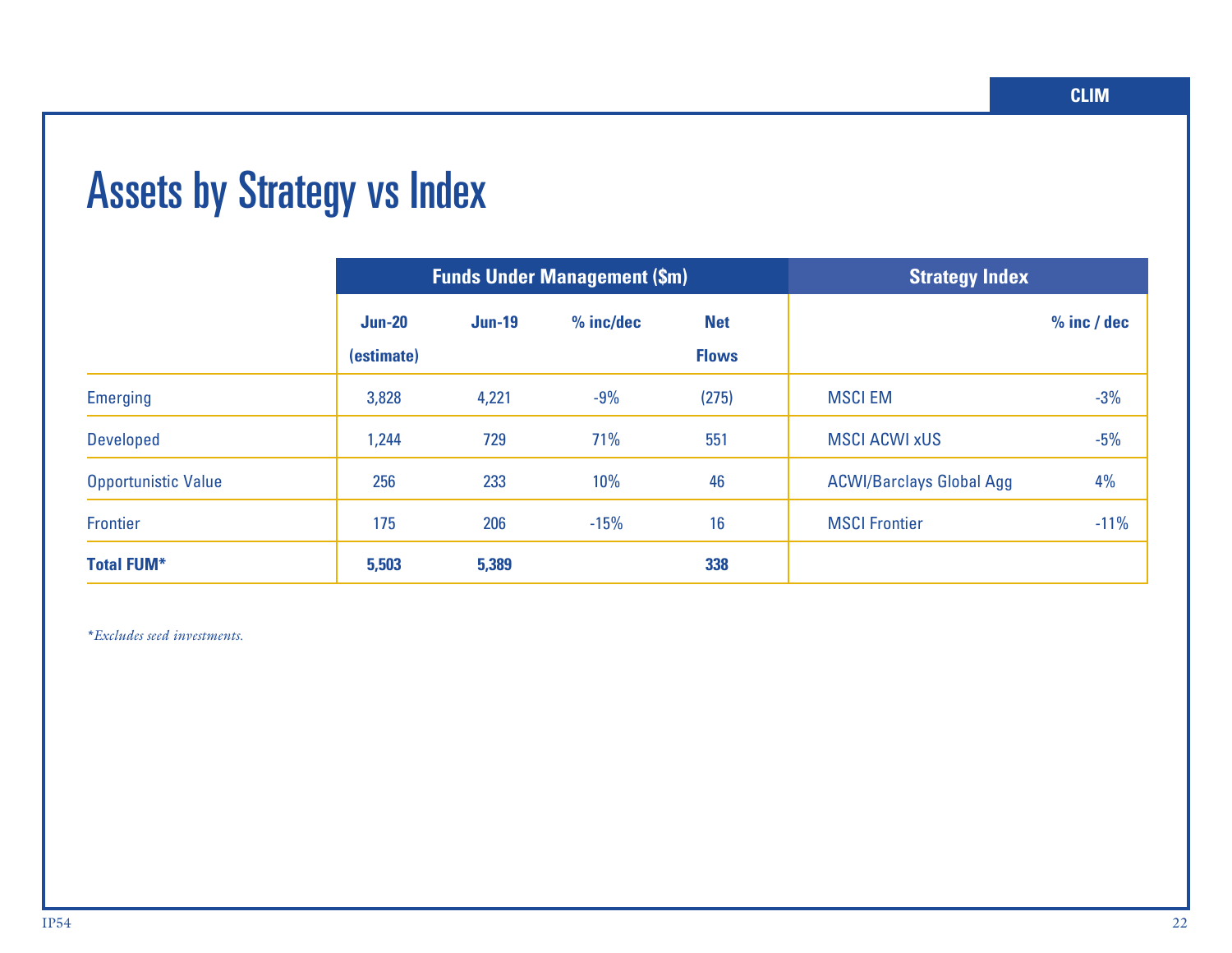## Client Type\*

### **As a Percentage of Total Assets (%)**



*\*As at 30 June 2020. Client Type is a combination of segregated client mandates and fund investors.*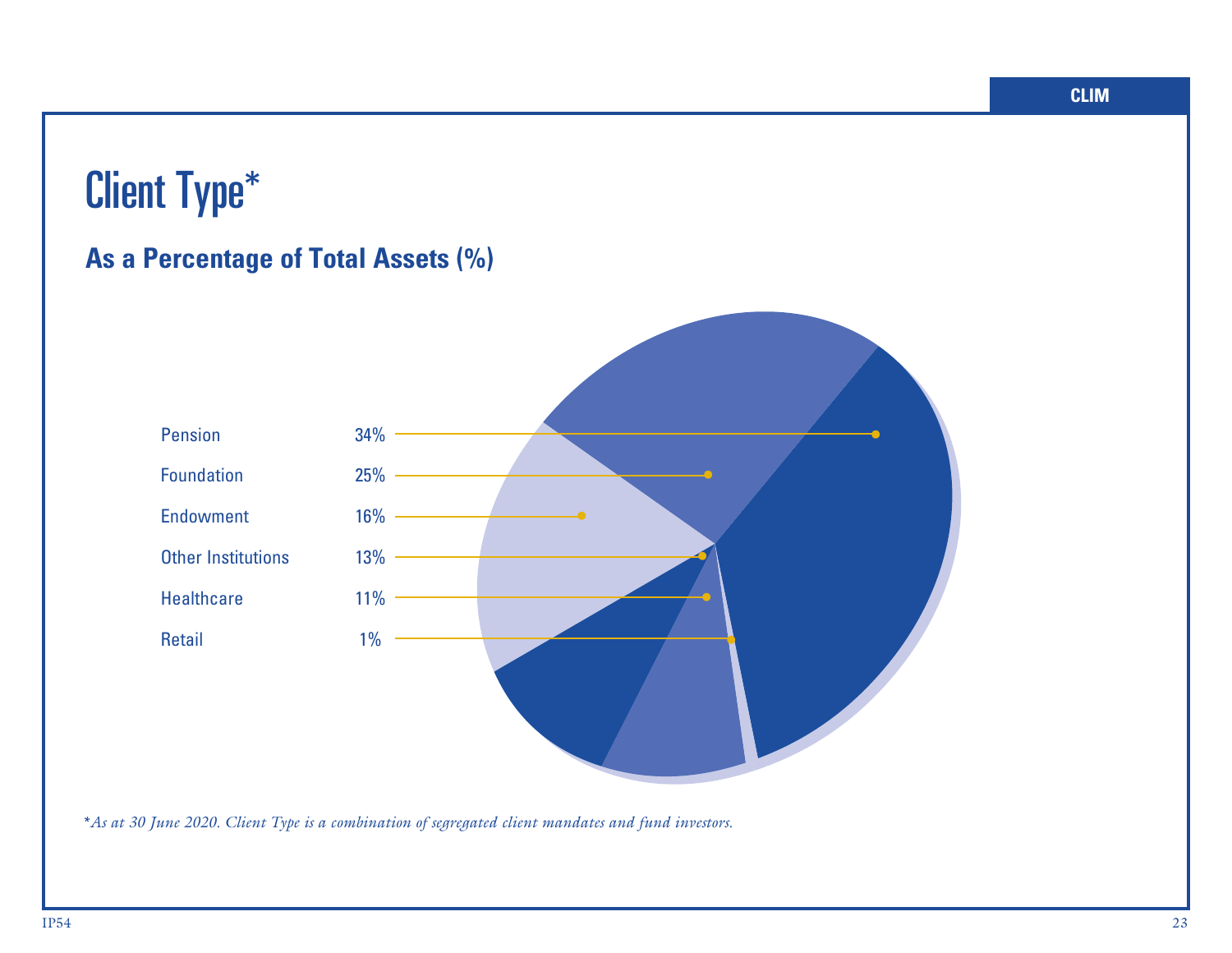## Employee Incentive Plan (EIP)

- It is an all employee plan, consistent with CLIG's team approach ▲
- Strong employee take up, ~65% ▲
- Shares will be purchased in the market, no dilution ▲
- It is linked to the Group's risk adjusted profitability, hence performance related ▲
- Will result in variable pay of cash and deferred shares ▲
- Participation capped at 20% of individual annual bonus (may increase to 30% if headroom) ▲
- Company will match participation ▲
- Company contribution capped at 5% of pre-bonus, pre-tax operating profit until 2019/2020\* ▲
- Thereafter the awards will fall within the 30% profit-share limit ▲
- Awards of Restricted Shares (RSAs) will be granted after final dividend for the year ▲
- RSA's will vest 1/3 each year over a three year period ▲
- RSA's will vest 1/5 each year over a five year period for Directors effective from 2020/21 ▲
- Awards that vest attract a dividend equivalent payment related to vesting period ▲
- Termination before normal vesting date: ▲
	- RSAs funded by waived bonus to be repaid at the lower of: value at date of grant or date of forfeiture
	- Company funded shares are forfeited upon termination except "good leavers" receive a pro-rated amount
	- Clawback the same as applicable to bonus

**\*Only in a year where the results support a minimum dividend payment of 24p**

▲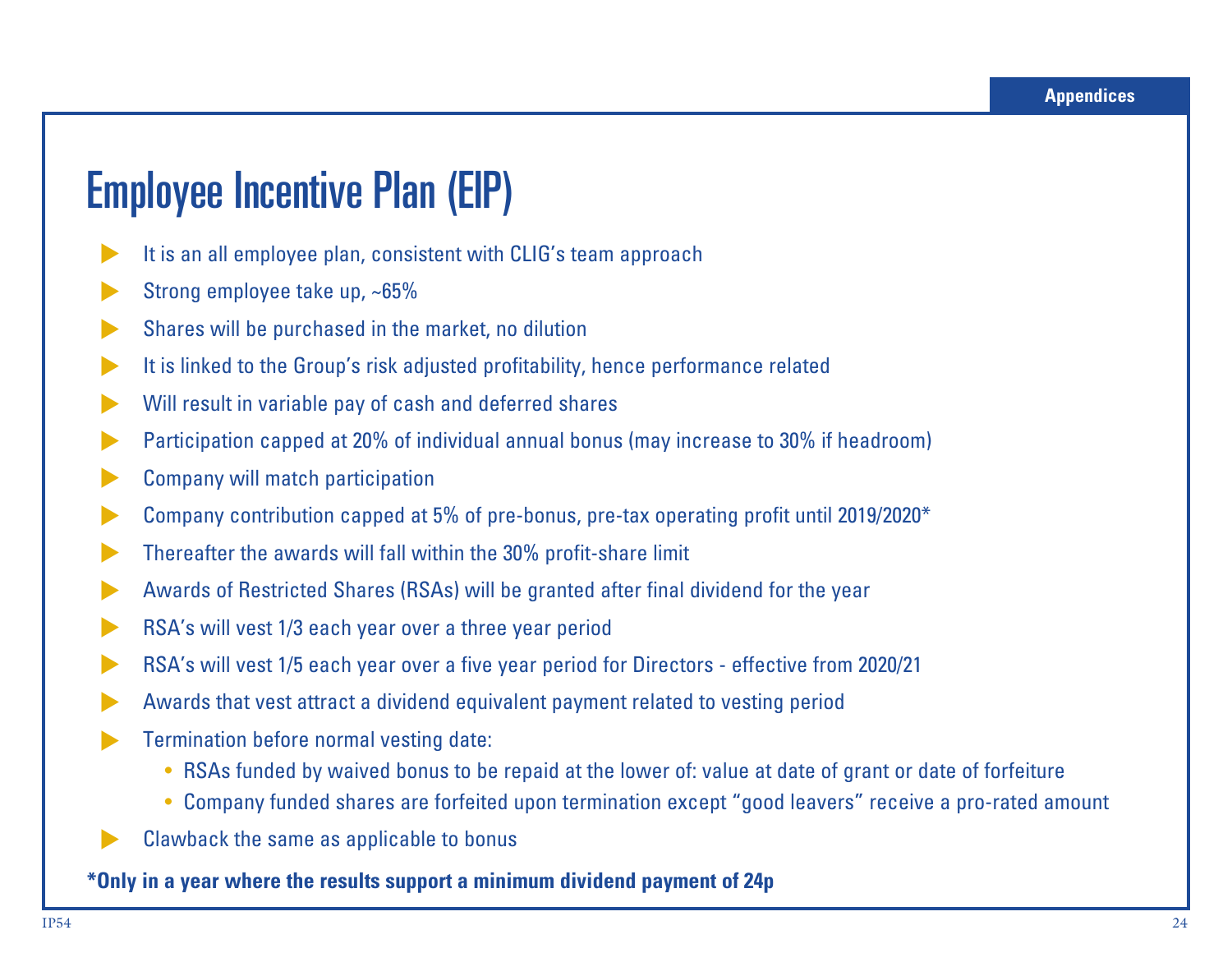## Relationship Between our Benchmark and FUM

### **Rolling 60 Months Funds Under Management and Profitability**

(Excludes extraordinary items of income and expense)



*Source: City of London Investment Management, MSCI*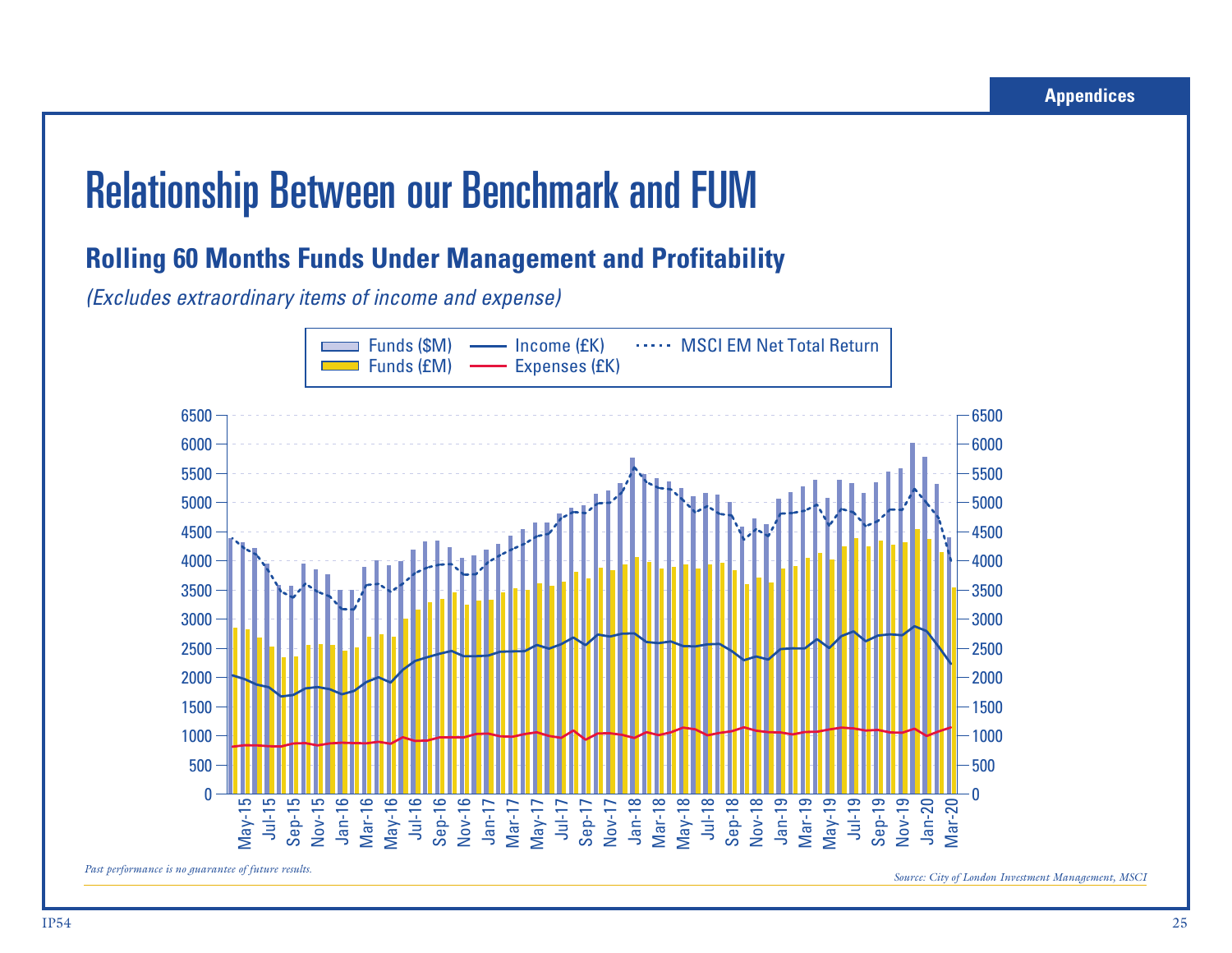### Fixed Versus Variable Costs



*\*Figures are unaudited as at 31 December 2019.*

Note: Excludes extraordinary items of income and expense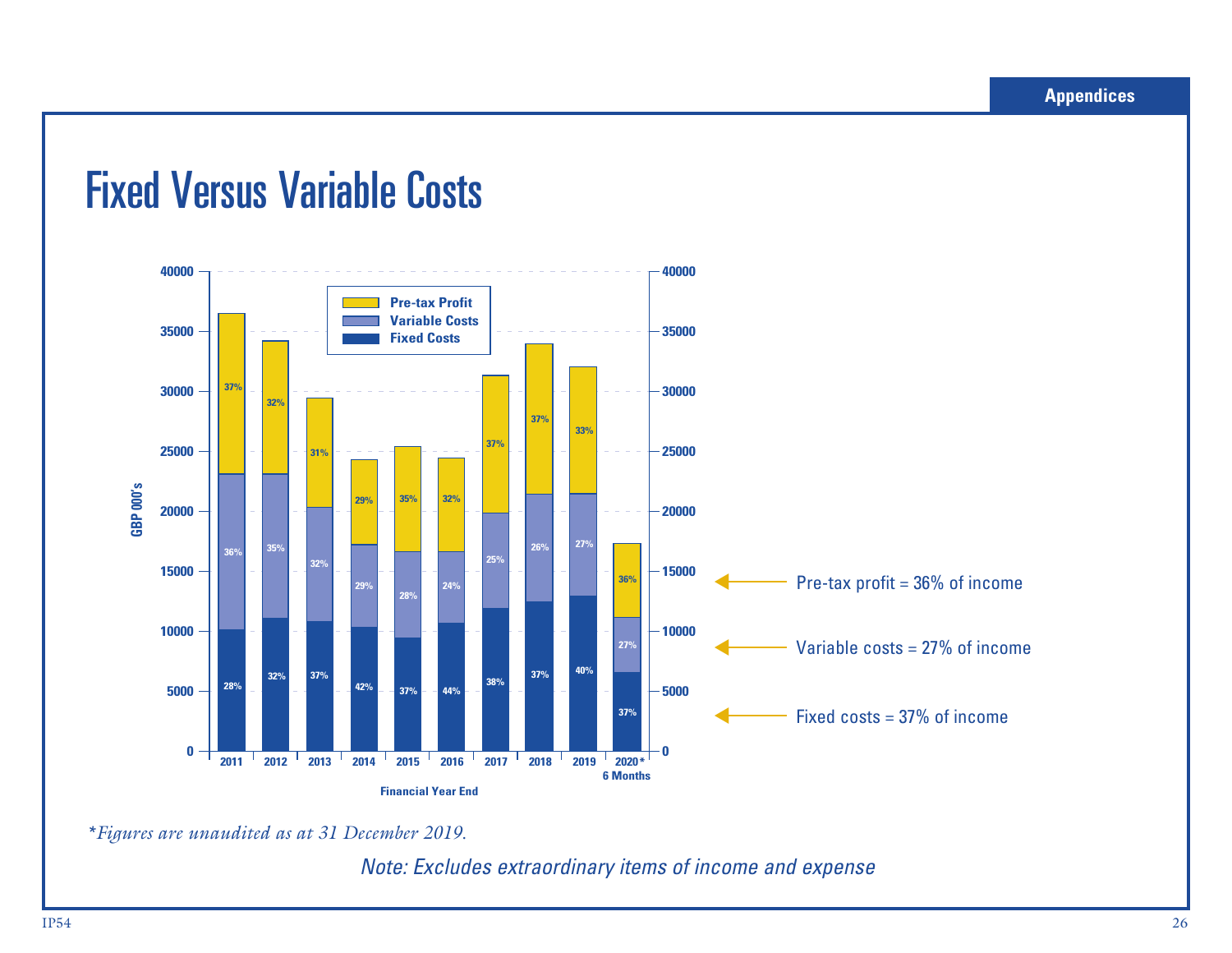### **History**

- **1989** Established as part of Olliff & Partners, stockbrokers ▲
- **1991** Launched first fund, Emerging Markets Country Trust, a UK unit trust ▲
- **1995** Launched first US fund The Emerging Markets Country Fund ▲
	- US office opened on East coast
- **1997** Stockbroking activities discontinued ▲
- **2000** Singapore office opened ▲
- **2006** Admission to AIM ▲
- **2007** Dubai office opened ▲
- **2009** Launch of Developed CEF Strategy ▲
- **2010** Admission to official list (premium segment) ▲
- **2012** Qualified Foreign Institutional Investors (QFII) scheme in China ▲
- **2013** Additional quota granted to Qualified Foreign Institutional Investors (QFII) scheme in China  $\blacktriangleright$
- **2015** Opened West Coast (US) office and appointed an additional marketer ▲
- **2019** Launch of EM and International REIT funds ▲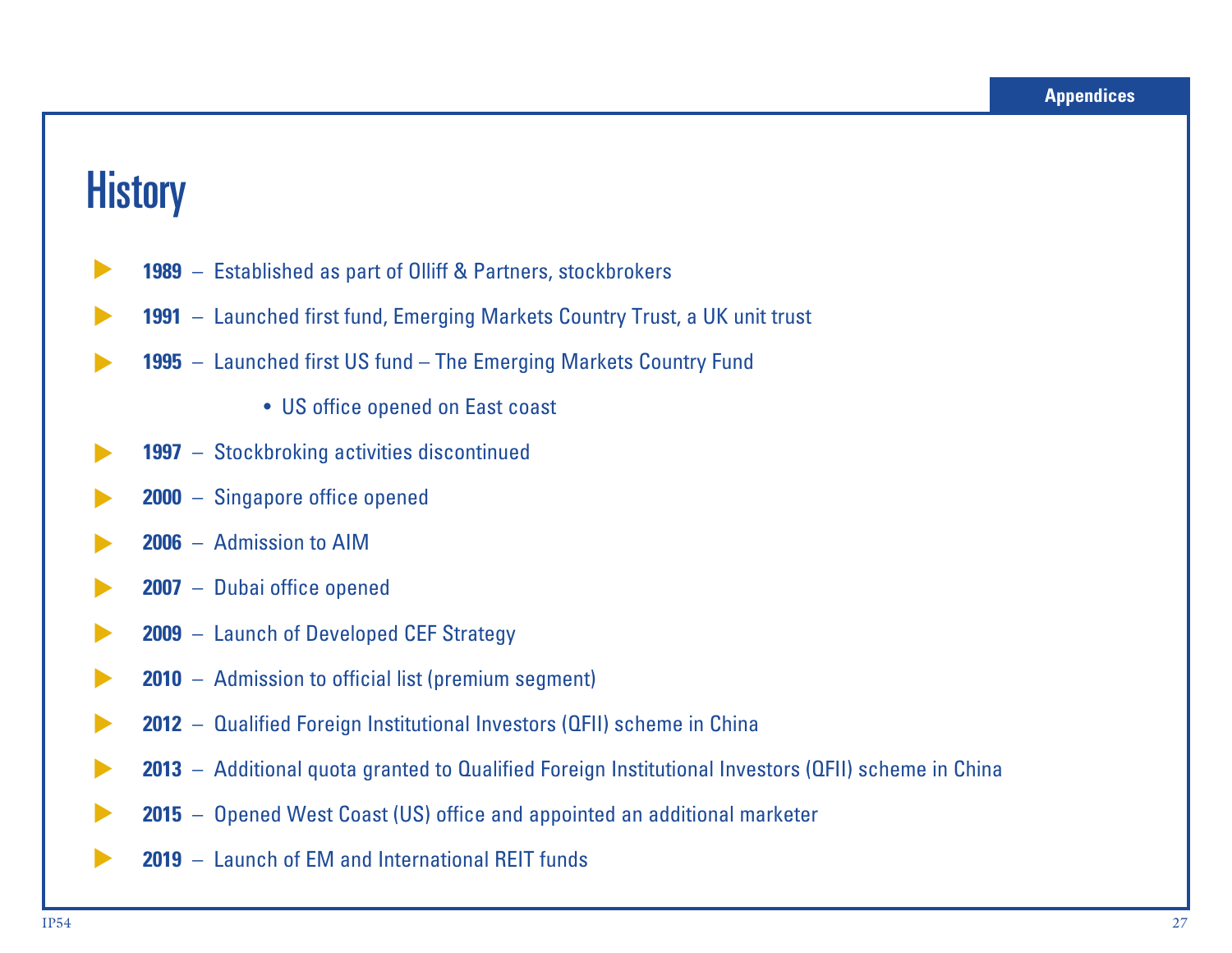## **Shareholders**

### **As at 30 June 2020**

|                                                  | $\frac{1}{2}$ |
|--------------------------------------------------|---------------|
| <b>Barry Olliff</b>                              | 7.1%          |
| <b>Other Directors, Staff &amp; EBT</b>          | 11.1%         |
| <b>Subtotal</b>                                  | 18.2%         |
| <b>APQ Global Limited</b>                        | 6.2%          |
| <b>BlackRock</b>                                 | 5.4%          |
| <b>Canaccord Genuity Group Inc.</b>              | 5.0%          |
| <b>Eschaton Opportunities Fund Management LP</b> | 4.8%          |
| <b>Polar Capital</b>                             | 3.0%          |
| <b>Other</b>                                     | 57.4%         |
| <b>Total</b>                                     | 100.0%        |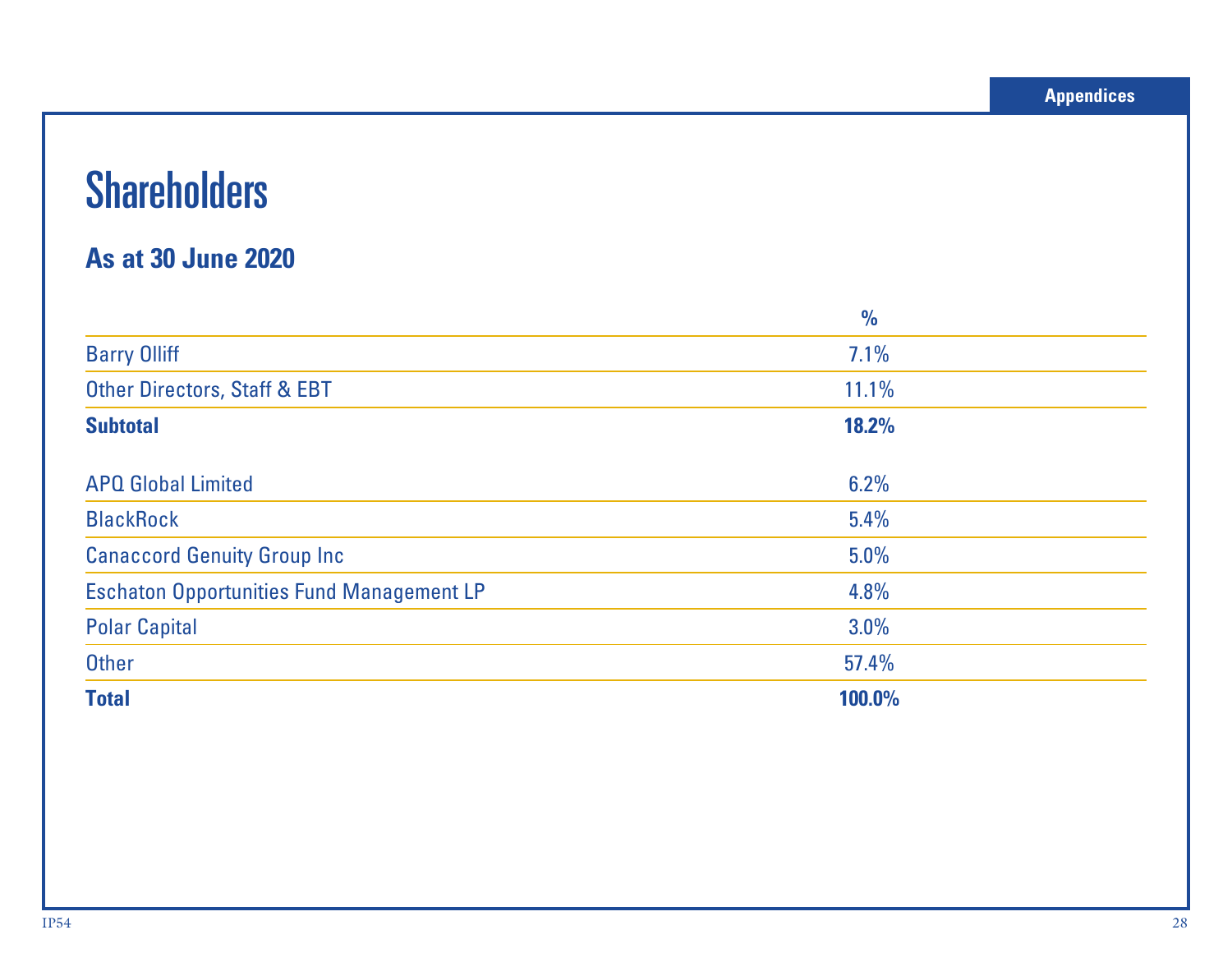#### **Important Notice**

City of London Investment Management Company Limited (CLIM) is authorised and regulated by the Financial Conduct Authority (FCA), registered as an Investment Advisor with the Securities and Exchange Commission (SEC) and regulated by the Dubai Financial Services Authority (DFSA). CLIM (registered in England and Wales No. 2851236) is a wholly owned subsidiary of City of London Investment Group plc. (CLIG) (registered in England and Wales No 2685257). Both CLIM and CLIG have their registered office at 77 Gracechurch Street, London, EC3V 0AS, United Kingdom. CLIM acts as Investment Manager to the World Markets Umbrella Fund plc which is authorised by the Central Bank of Ireland (CBI). All reasonable care has been taken in the preparation of this information. No responsibility can be accepted under any circumstances for errors of fact or omission. Values may fall as well as you may not get back the amount invested.

The information contained in this document is confidential and is intended only for the use of the person to whom it is given and is not to be reproduced or redistributed. It is intended for information purposes only. This does not constitute an offer to sell or the solicitation of an offer to buy any securities, nor will any sale of a security occur in any jurisdiction where such an offer, solicitation or sale would be unlawful.

The Funds have not been, and will not be, registered under the Investment Company Act of 1940, as amended, and interests of the Funds have not been, and will not be, registered under the Securities Act of 1933, as amended, and may only be offered via private placement transactions. An investment in the Funds may be made only pursuant to the applicable offering documents. Shares in the sub-funds of The World Markets Umbrella Fund plc are not available for sale in any jurisdiction in which such sale would be prohibited. In particular, the fund has not been registered under the United States Securities Act of 1933.

Changes in currency exchange rates will affect the value of the investment. Discounts are calculated using estimated NAVs by City of London's Research Department. Past performance is no guarantee of future results.